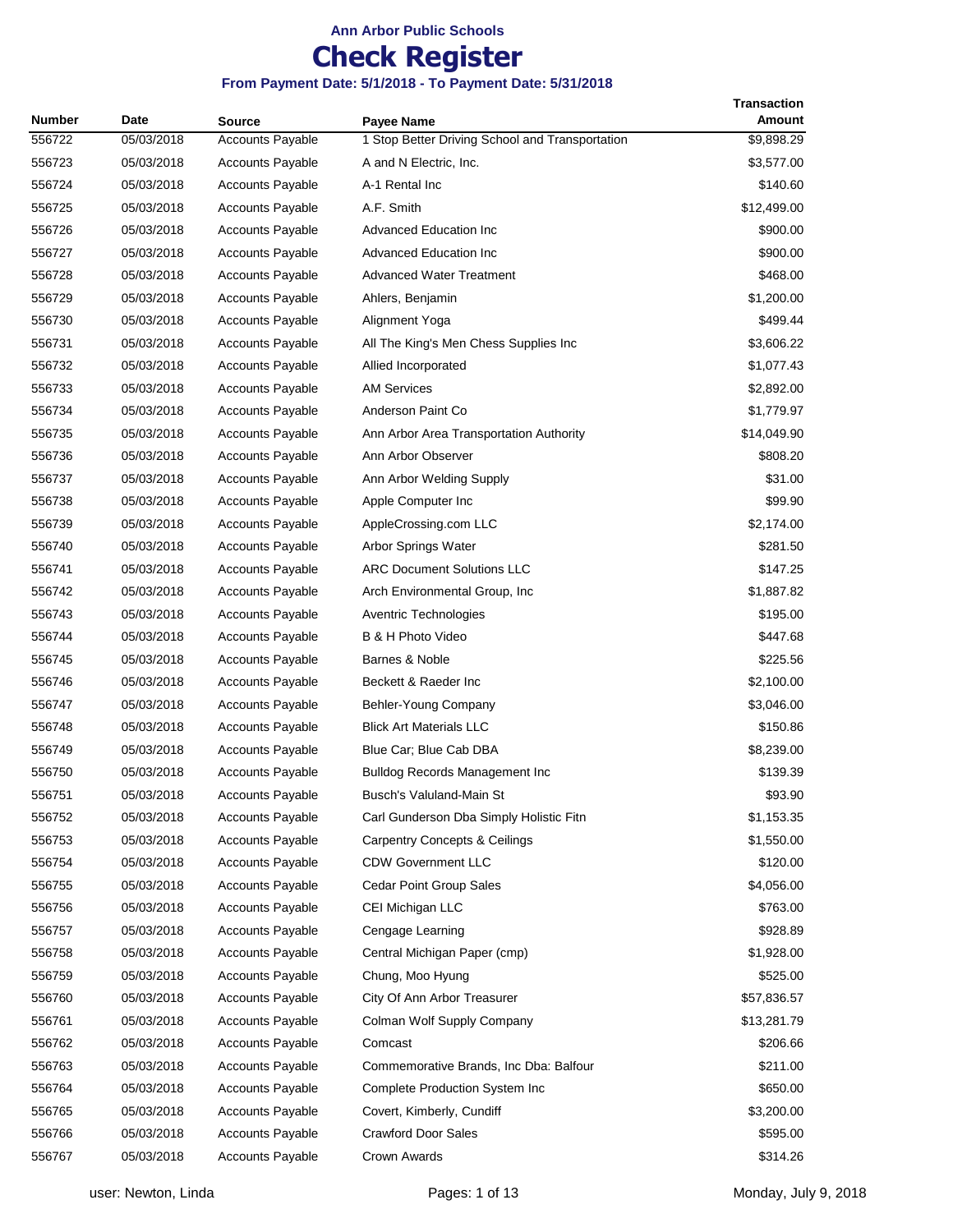## **Check Register**

| 556768 | 05/03/2018 | <b>Accounts Payable</b> | Dancewear Solutions LLC Dancewear/gymnastic/ | \$150.73     |
|--------|------------|-------------------------|----------------------------------------------|--------------|
| 556769 | 05/03/2018 | <b>Accounts Payable</b> | Davis Vision                                 | \$2,306.92   |
| 556770 | 05/03/2018 | <b>Accounts Payable</b> | Deaf Community Advocacy Network              | \$1,840.00   |
| 556771 | 05/03/2018 | <b>Accounts Payable</b> | Demco, Inc.                                  | \$635.76     |
| 556772 | 05/03/2018 | <b>Accounts Payable</b> | Depcon, Inc                                  | \$550.00     |
| 556773 | 05/03/2018 | <b>Accounts Payable</b> | Detroit Edison Or Dte Energy                 | \$242,858.94 |
| 556774 | 05/03/2018 | <b>Accounts Payable</b> | Detroit Edison Or Dte Energy                 | \$2,223.17   |
| 556775 | 05/03/2018 | <b>Accounts Payable</b> | Discount School Supply                       | \$286.81     |
| 556776 | 05/03/2018 | <b>Accounts Payable</b> | Dollar Bill Copying                          | \$1,586.44   |
| 556777 | 05/03/2018 | <b>Accounts Payable</b> | Dte Energy                                   | \$8,082.83   |
| 556778 | 05/03/2018 | <b>Accounts Payable</b> | Dte Energy                                   | \$18,865.38  |
| 556779 | 05/03/2018 | <b>Accounts Payable</b> | Duranona, Maria, Victoria                    | \$773.01     |
| 556780 | 05/03/2018 | <b>Accounts Payable</b> | Eberwhite Elementary Petty Cash Or           | \$79.56      |
| 556781 | 05/03/2018 | <b>Accounts Payable</b> | Educational Visions Alliance Inc             | \$2,250.00   |
| 556782 | 05/03/2018 | <b>Accounts Payable</b> | Emerald Data Solutions, Inc.                 | \$9,000.00   |
| 556783 | 05/03/2018 | <b>Accounts Payable</b> | Emmett D Long Er                             | \$150.00     |
| 556784 | 05/03/2018 | <b>Accounts Payable</b> | Enterprise Rent-A-Car                        | \$1,024.17   |
| 556785 | 05/03/2018 | <b>Accounts Payable</b> | Ferguson Enterprises, Inc.                   | \$22,403.39  |
| 556786 | 05/03/2018 | <b>Accounts Payable</b> | Festivals of Music, Inc.                     | \$2,079.00   |
| 556787 | 05/03/2018 | <b>Accounts Payable</b> | Follett School Solutions, Inc.               | \$5,144.39   |
| 556788 | 05/03/2018 | <b>Accounts Payable</b> | Freestyle Sales Co.                          | \$720.34     |
| 556789 | 05/03/2018 | <b>Accounts Payable</b> | Gale Group, The                              | \$2,041.06   |
| 556790 | 05/03/2018 | <b>Accounts Payable</b> | GameTime c/o Sinclair Recreation             | \$610.31     |
| 556791 | 05/03/2018 | <b>Accounts Payable</b> | <b>GCA Education Services, Inc.</b>          | \$480,863.44 |
| 556792 | 05/03/2018 | <b>Accounts Payable</b> | Getaway Tours Inc                            | \$8,838.00   |
| 556793 | 05/03/2018 | <b>Accounts Payable</b> | Gordon Food Service                          | \$4,548.76   |
| 556794 | 05/03/2018 | <b>Accounts Payable</b> | Goyette Mechanical Co                        | \$67,555.00  |
| 556795 | 05/03/2018 | <b>Accounts Payable</b> | Green, Jacquelyn, Marie                      | \$524.30     |
| 556796 | 05/03/2018 | <b>Accounts Payable</b> | Green Apple Garden Playschools               | \$800.00     |
| 556797 | 05/03/2018 | <b>Accounts Payable</b> | H.V. Burton Company                          | \$2,585.30   |
| 556798 | 05/03/2018 | <b>Accounts Payable</b> | Haghgooie, Mohammad                          | \$60.00      |
| 556799 | 05/03/2018 | <b>Accounts Payable</b> | Head Usa Inc Dba Head/Penn Racquet Sp        | \$2,153.40   |
| 556800 | 05/03/2018 | <b>Accounts Payable</b> | <b>Heaney General Contracting</b>            | \$22,959.95  |
| 556801 | 05/03/2018 | <b>Accounts Payable</b> | <b>Heikkinen Productions</b>                 | \$318.50     |
| 556802 | 05/03/2018 | <b>Accounts Payable</b> | Heinemann Greenwood Publishing               | \$7,043.45   |
| 556803 | 05/03/2018 | Accounts Payable        | Herff-Jones                                  | \$48.75      |
| 556804 | 05/03/2018 | <b>Accounts Payable</b> | Huron Athletic Booster Club                  | \$240.00     |
| 556805 | 05/03/2018 | <b>Accounts Payable</b> | Huron Music Assoc. C/o Timothy Krohn         | \$4,127.54   |
| 556806 | 05/03/2018 | Accounts Payable        | Idelle Hammond-Sass Design                   | \$840.00     |
| 556807 | 05/03/2018 | <b>Accounts Payable</b> | IDN-Hardware Sales Inc.                      | \$9,039.57   |
| 556808 | 05/03/2018 | <b>Accounts Payable</b> | Impressive Promotional Products, LLC         | \$719.55     |
| 556809 | 05/03/2018 | <b>Accounts Payable</b> | Innovative Modular Solutions Inc.            | \$828,414.38 |
| 556810 | 05/03/2018 | <b>Accounts Payable</b> | <b>Insect Lore Products</b>                  | \$3,821.75   |
| 556811 | 05/03/2018 | <b>Accounts Payable</b> | Interlochen Center For The Arts              | \$1,000.00   |
| 556812 | 05/03/2018 | <b>Accounts Payable</b> | Intrastate Distributors, Inc.                | \$443.02     |
| 556813 | 05/03/2018 | <b>Accounts Payable</b> | James Lee Michaels Dba Avery Systems An      | \$848.00     |
| 556814 | 05/03/2018 | <b>Accounts Payable</b> | Jaxxon Promotions, Inc.                      | \$995.94     |
| 556815 | 05/03/2018 | <b>Accounts Payable</b> | Jewish Family Services Of Washtenaw Cty Inc  | \$5,377.47   |
|        |            |                         |                                              |              |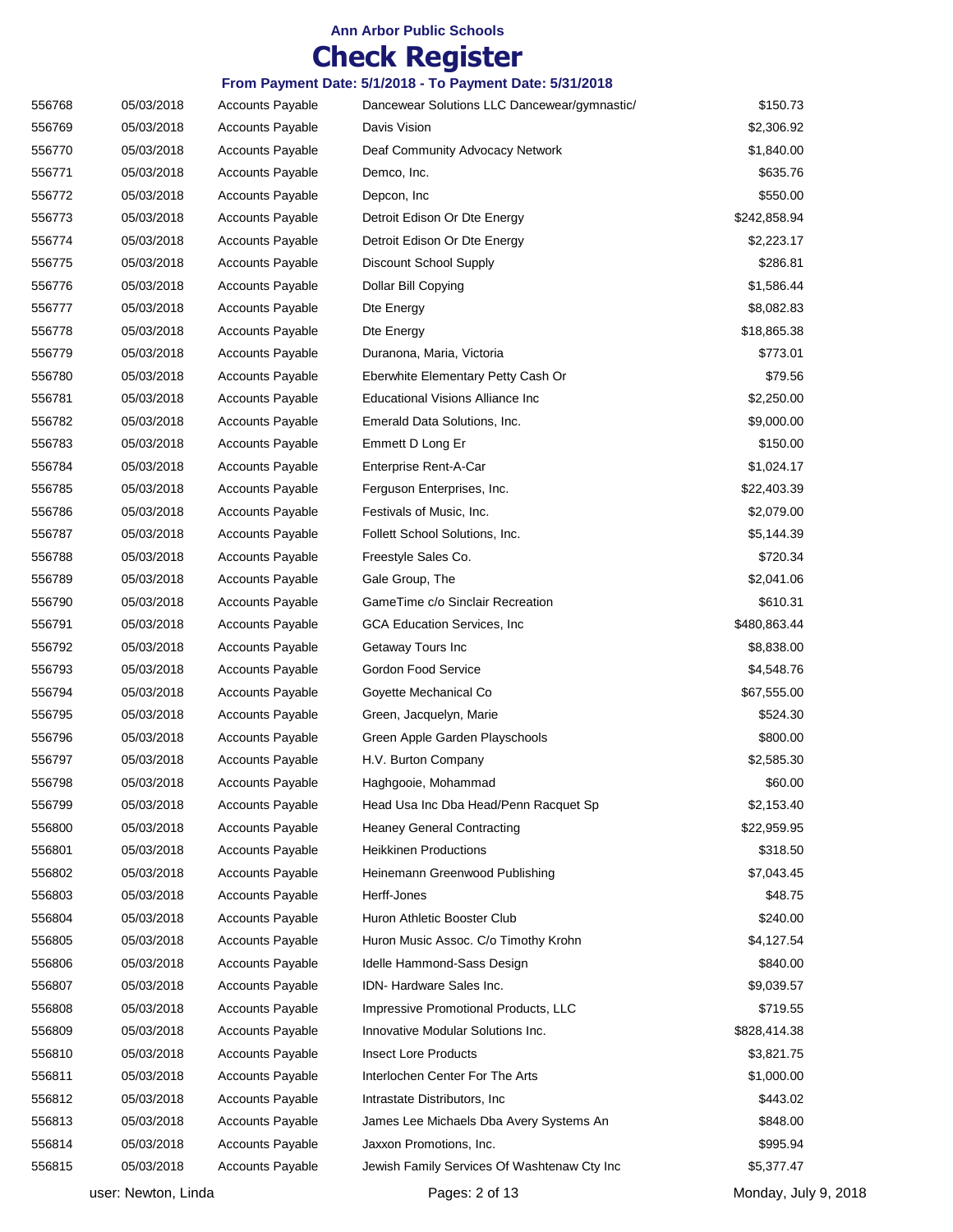## **Check Register**

| 556816 | 05/03/2018          | <b>Accounts Payable</b> | Katherine's Catering & Special Events             | \$3,706.24           |
|--------|---------------------|-------------------------|---------------------------------------------------|----------------------|
| 556817 | 05/03/2018          | <b>Accounts Payable</b> | Kathy Baker                                       | \$3,575.00           |
| 556818 | 05/03/2018          | <b>Accounts Payable</b> | Kone Incorporated                                 | \$4,902.10           |
| 556819 | 05/03/2018          | <b>Accounts Payable</b> | Lakeshore Learning Materials                      | \$80.48              |
| 556820 | 05/03/2018          | <b>Accounts Payable</b> | Language Adventure, Inc.                          | \$3,864.50           |
| 556821 | 05/03/2018          | <b>Accounts Payable</b> | Learning Gizmos, Inc.                             | \$868.35             |
| 556822 | 05/03/2018          | <b>Accounts Payable</b> | Lin I Sheng /szechuan Empire                      | \$341.00             |
| 556823 | 05/03/2018          | <b>Accounts Payable</b> | Little Caesars Pizza                              | \$58.07              |
| 556824 | 05/03/2018          | <b>Accounts Payable</b> | Lis & Associates                                  | \$883.33             |
| 556825 | 05/03/2018          | <b>Accounts Payable</b> | Louchiey, Carina-Kay                              | \$1,200.00           |
| 556826 | 05/03/2018          | <b>Accounts Payable</b> | <b>MacAllister Rentals</b>                        | \$3,030.03           |
| 556827 | 05/03/2018          | <b>Accounts Payable</b> | Macprofessionals Inc.                             | \$147.00             |
| 556828 | 05/03/2018          | <b>Accounts Payable</b> | Mary Thiefels Treetown Murals                     | \$3,500.00           |
| 556829 | 05/03/2018          | <b>Accounts Payable</b> | Mechanical Electrical Engineering Consultants, PC | \$30,000.00          |
| 556830 | 05/03/2018          | <b>Accounts Payable</b> | <b>Mediscan Staffing Services</b>                 | \$22,369.00          |
| 556831 | 05/03/2018          | <b>Accounts Payable</b> | Meridian Winds LLC                                | \$284.00             |
| 556832 | 05/03/2018          | <b>Accounts Payable</b> | Messa (370)                                       | \$603,662.48         |
| 556833 | 05/03/2018          | <b>Accounts Payable</b> | <b>Metro Waste Service</b>                        | \$813.35             |
| 556834 | 05/03/2018          | <b>Accounts Payable</b> | Mi Amateur Softball Assoc-Masa                    | \$487.95             |
| 556835 | 05/03/2018          | <b>Accounts Payable</b> | Mi High School Athletic Assn                      | \$8,030.40           |
| 556836 | 05/03/2018          | <b>Accounts Payable</b> | Michigan HOSA                                     | \$2,925.00           |
| 556837 | 05/03/2018          | <b>Accounts Payable</b> | Michigan Power Rodding Inc                        | \$1,712.00           |
| 556838 | 05/03/2018          | <b>Accounts Payable</b> | Michigan State University                         | \$1,000.00           |
| 556839 | 05/03/2018          | <b>Accounts Payable</b> | Michigan Water Polo Assoc                         | \$450.00             |
| 556840 | 05/03/2018          | <b>Accounts Payable</b> | Miller Canfield Paddock Stone Plc                 | \$1,984.50           |
| 556841 | 05/03/2018          | <b>Accounts Payable</b> | Miotech Sports Medicine Supplies                  | \$8,051.33           |
| 556842 | 05/03/2018          | <b>Accounts Payable</b> | Mossington Piano Service                          | \$3,575.00           |
| 556843 | 05/03/2018          | <b>Accounts Payable</b> | Multi-Health Systems, Inc.                        | \$800.00             |
| 556844 | 05/03/2018          | <b>Accounts Payable</b> | Music Theatre International                       | \$1,135.00           |
| 556845 | 05/03/2018          | <b>Accounts Payable</b> | <b>Musical Resources</b>                          | \$413.02             |
| 556846 | 05/03/2018          | <b>Accounts Payable</b> | NASSP/NHS                                         | \$385.00             |
| 556847 | 05/03/2018          | <b>Accounts Payable</b> | NCS Pearson, Inc.                                 | \$5,247.28           |
| 556848 | 05/03/2018          | <b>Accounts Payable</b> | NeoFunds by Neopost                               | \$516.27             |
| 556849 | 05/03/2018          | <b>Accounts Payable</b> | Nick Rail Music, Inc.                             | \$31,463.50          |
| 556850 | 05/03/2018          | <b>Accounts Payable</b> | Nicola's Books/little Professor Westgate          | \$1,880.89           |
| 556851 | 05/03/2018          | <b>Accounts Payable</b> | Nocti                                             | \$1,267.00           |
| 556852 | 05/03/2018          | <b>Accounts Payable</b> | NUCO <sub>2</sub> Inc                             | \$315.79             |
| 556853 | 05/03/2018          | <b>Accounts Payable</b> | O Captain! Education LLC                          | \$1,950.00           |
| 556854 | 05/03/2018          | <b>Accounts Payable</b> | Office Depot                                      | \$15,072.81          |
| 556855 | 05/03/2018          | <b>Accounts Payable</b> | Ozen, Mutia                                       | \$434.29             |
| 556856 | 05/03/2018          | <b>Accounts Payable</b> | <b>Pediatric Therapy Associates</b>               | \$56,259.00          |
| 556857 | 05/03/2018          | <b>Accounts Payable</b> | Pioneer Valley Educational Press                  | \$13,520.25          |
| 556858 | 05/03/2018          | <b>Accounts Payable</b> | Pittsfield Charter Township                       | \$103.41             |
| 556859 | 05/03/2018          | <b>Accounts Payable</b> | Point Park University                             | \$2,000.00           |
| 556860 | 05/03/2018          | <b>Accounts Payable</b> | <b>Positive Promotions</b>                        | \$263.20             |
| 556861 | 05/03/2018          | <b>Accounts Payable</b> | Precision Data Products Inc                       | \$1,092.60           |
| 556862 | 05/03/2018          | <b>Accounts Payable</b> | <b>Priority Health</b>                            | \$1,803,988.40       |
| 556863 | 05/03/2018          | <b>Accounts Payable</b> | Pro-Ed                                            | \$148.50             |
|        | user: Newton, Linda |                         | Pages: 3 of 13                                    | Monday, July 9, 2018 |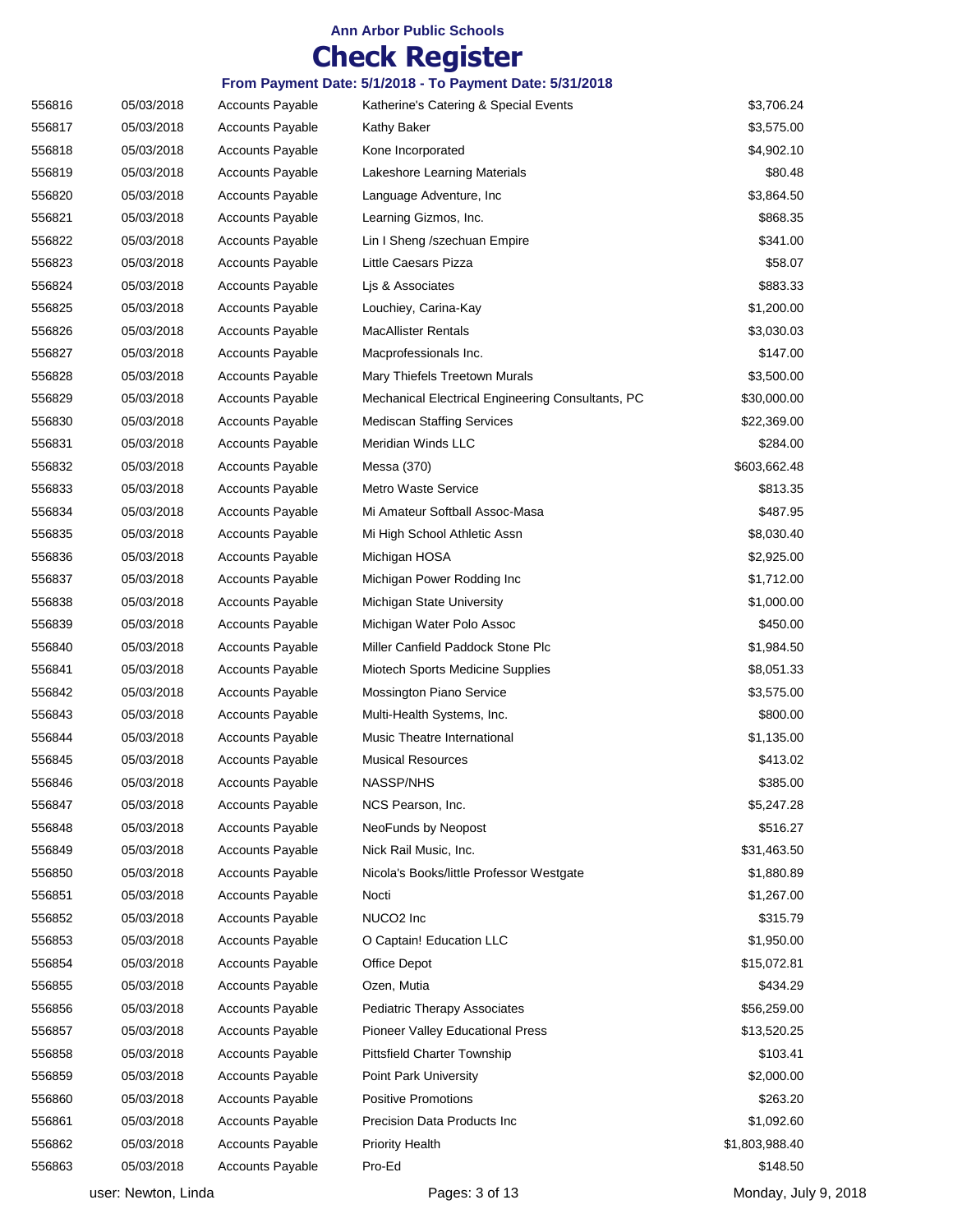## **Check Register**

| 556864 | 05/03/2018 | <b>Accounts Payable</b> | ProCare Therapy, Inc.                                 | \$5,358.00  |
|--------|------------|-------------------------|-------------------------------------------------------|-------------|
| 556865 | 05/03/2018 | <b>Accounts Payable</b> | Process Results, Inc.                                 | \$4,272.03  |
| 556866 | 05/03/2018 | <b>Accounts Payable</b> | Project Lead The Way, Inc.                            | \$525.00    |
| 556867 | 05/03/2018 | <b>Accounts Payable</b> | PSAT                                                  | \$6,178.00  |
| 556868 | 05/03/2018 | <b>Accounts Payable</b> | <b>Quality Roofing</b>                                | \$525.00    |
| 556869 | 05/03/2018 | <b>Accounts Payable</b> | <b>Quill Corporation</b>                              | \$1,684.83  |
| 556870 | 05/03/2018 | <b>Accounts Payable</b> | Really Good Stuff                                     | \$501.13    |
| 556871 | 05/03/2018 | <b>Accounts Payable</b> | Rehabmart.com                                         | \$803.52    |
| 556872 | 05/03/2018 | <b>Accounts Payable</b> | Rent A John                                           | \$280.00    |
| 556873 | 05/03/2018 | <b>Accounts Payable</b> | <b>Resolute Educational Solutions</b>                 | \$4,350.00  |
| 556874 | 05/03/2018 | <b>Accounts Payable</b> | Revel and Roll                                        | \$103.60    |
| 556875 | 05/03/2018 | <b>Accounts Payable</b> | <b>Risk Security &amp; Investigations</b>             | \$11,811.40 |
| 556876 | 05/03/2018 | <b>Accounts Payable</b> | RKA Petroleum Companies, Inc.                         | \$27,245.96 |
| 556877 | 05/03/2018 | <b>Accounts Payable</b> | Robert Bosch Tool Corp                                | \$1,039.20  |
| 556878 | 05/03/2018 | <b>Accounts Payable</b> | Satchel's BBQ, LLC                                    | \$266.00    |
| 556879 | 05/03/2018 | <b>Accounts Payable</b> | Satchel's BBQ, LLC                                    | \$457.30    |
| 556880 | 05/03/2018 | <b>Accounts Payable</b> | Scholastic Book Fairs                                 | \$1,317.65  |
| 556881 | 05/03/2018 | <b>Accounts Payable</b> | Scholastic Inc.                                       | \$417.58    |
| 556882 | 05/03/2018 | <b>Accounts Payable</b> | School Specialty Inc*                                 | \$1,205.42  |
| 556883 | 05/03/2018 | <b>Accounts Payable</b> | Sentinel Technologies Inc                             | \$20,000.00 |
| 556884 | 05/03/2018 | <b>Accounts Payable</b> | Service Pro Plumbing & Environmental Contracting I    | \$2,848.31  |
| 556885 | 05/03/2018 | <b>Accounts Payable</b> | Service Sports, Inc.                                  | \$493.00    |
| 556886 | 05/03/2018 | <b>Accounts Payable</b> | Shar Products Co                                      | \$1,140.38  |
| 556887 | 05/03/2018 | <b>Accounts Payable</b> | <b>Shiawassee Regional Education Service District</b> | \$255.00    |
| 556888 | 05/03/2018 | <b>Accounts Payable</b> | Shutterbooth Llc Cs                                   | \$595.00    |
| 556889 | 05/03/2018 | <b>Accounts Payable</b> | <b>SJS Educational Solutions</b>                      | \$3,600.00  |
| 556890 | 05/03/2018 | <b>Accounts Payable</b> | <b>SME</b>                                            | \$5,594.50  |
| 556891 | 05/03/2018 | <b>Accounts Payable</b> | Staples Advantage                                     | \$286.52    |
| 556892 | 05/03/2018 | <b>Accounts Payable</b> | Steinway Piano Gallery of Detroit, Inc.               | \$36,306.00 |
| 556893 | 05/03/2018 | <b>Accounts Payable</b> | Stone & Dirt                                          | \$2,300.00  |
| 556894 | 05/03/2018 | <b>Accounts Payable</b> | StructureTec Group Corporation                        | \$1,794.00  |
| 556895 | 05/03/2018 | <b>Accounts Payable</b> | Sunbelt & Staffing                                    | \$13,567.50 |
| 556896 | 05/03/2018 | <b>Accounts Payable</b> | Superior Groundcover Inc Groundcover Solution         | \$757.50    |
| 556897 | 05/03/2018 | <b>Accounts Payable</b> | Susan Eunice Baskett                                  | \$260.00    |
| 556898 | 05/03/2018 | <b>Accounts Payable</b> | <b>Talx Corporation Talx Ucexpress</b>                | \$1,147.03  |
| 556899 | 05/03/2018 | <b>Accounts Payable</b> | Teacher's Discovery                                   | \$99.10     |
| 556900 | 05/03/2018 | <b>Accounts Payable</b> | <b>Tel Systems</b>                                    | \$2,863.00  |
| 556901 | 05/03/2018 | <b>Accounts Payable</b> | The Center for AAC and Autism                         | \$396.00    |
| 556902 | 05/03/2018 | <b>Accounts Payable</b> | The Enrico Group                                      | \$33,681.24 |
| 556903 | 05/03/2018 | <b>Accounts Payable</b> | Thermal-Netics Inc.                                   | \$9,150.00  |
| 556904 | 05/03/2018 | <b>Accounts Payable</b> | Thinkstretch Llc                                      | \$880.00    |
| 556905 | 05/03/2018 | <b>Accounts Payable</b> | Tls Productions, Inc.                                 | \$2,456.00  |
| 556906 | 05/03/2018 | <b>Accounts Payable</b> | <b>Toshiba Business Solutions</b>                     | \$55.00     |
| 556907 | 05/03/2018 | <b>Accounts Payable</b> | Toshiba Business Solutions Michigan                   | \$16,719.87 |
| 556908 | 05/03/2018 | <b>Accounts Payable</b> | Town & Country Pools                                  | \$1,341.00  |
| 556909 | 05/03/2018 | <b>Accounts Payable</b> | Treasure Bay Inc                                      | \$2,012.28  |
| 556910 | 05/03/2018 | <b>Accounts Payable</b> | TregoEd, Inc.                                         | \$9,300.00  |
| 556911 | 05/03/2018 | <b>Accounts Payable</b> | Tyler Technologies, Inc.                              | \$4,138.68  |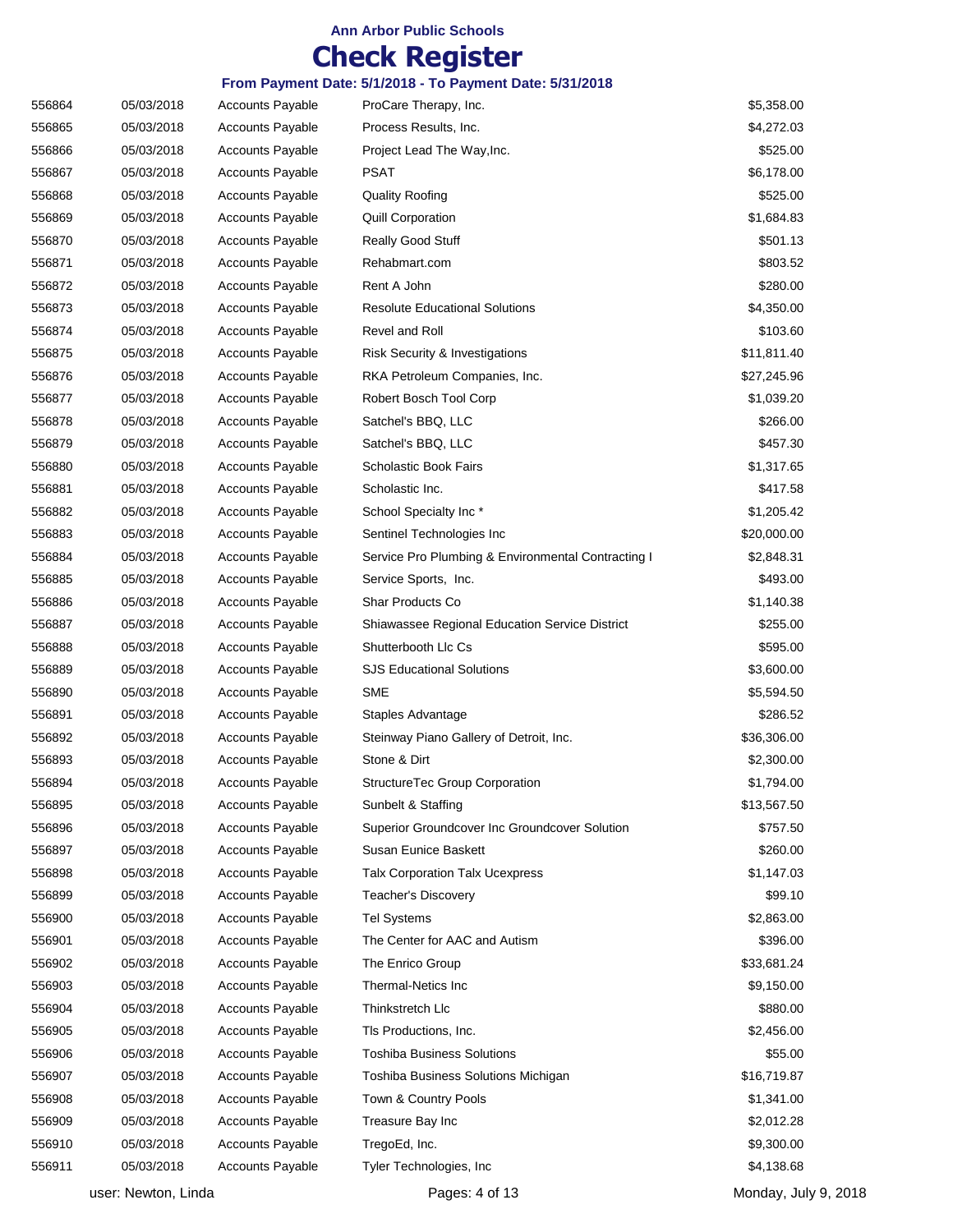## **Check Register**

| 556912 | 05/03/2018 | <b>Accounts Payable</b> | U Of M Museum Of Art                              | \$150.00    |
|--------|------------|-------------------------|---------------------------------------------------|-------------|
| 556913 | 05/03/2018 | <b>Accounts Payable</b> | <b>Underground Printing</b>                       | \$636.80    |
| 556914 | 05/03/2018 | <b>Accounts Payable</b> | Unit Packaging                                    | \$502.40    |
| 556915 | 05/03/2018 | <b>Accounts Payable</b> | <b>University Musical Society</b>                 | \$200.00    |
| 556916 | 05/03/2018 | <b>Accounts Payable</b> | US Foods, Inc.                                    | \$1,225.50  |
| 556917 | 05/03/2018 | <b>Accounts Payable</b> | Utilities Instrumentation Service                 | \$4,414.97  |
| 556918 | 05/03/2018 | <b>Accounts Payable</b> | Vernier Software & Technology                     | \$1,765.76  |
| 556919 | 05/03/2018 | <b>Accounts Payable</b> | Video And Internet Stuff, Llc                     | \$5,951.25  |
| 556920 | 05/03/2018 | <b>Accounts Payable</b> | Virco Inc.                                        | \$6,098.40  |
| 556921 | 05/03/2018 | <b>Accounts Payable</b> | W W Williams Midwest Inc                          | \$2,339.65  |
| 556922 | 05/03/2018 | <b>Accounts Payable</b> | W.J.O'Neil Company                                | \$17,979.00 |
| 556923 | 05/03/2018 | <b>Accounts Payable</b> | Washtenaw County Dept-Public Health Environ Healt | \$2,496.00  |
| 556924 | 05/03/2018 | <b>Accounts Payable</b> | Washtenaw Cty Water Resources Commissioner        | \$2,299.41  |
| 556925 | 05/03/2018 | <b>Accounts Payable</b> | Washtenaw Intermediate School District            | \$345.00    |
| 556926 | 05/03/2018 | <b>Accounts Payable</b> | Waste Management                                  | \$557.18    |
| 556927 | 05/03/2018 | <b>Accounts Payable</b> | What Is It This Week?                             | \$486.00    |
| 556928 | 05/03/2018 | <b>Accounts Payable</b> | William Molnar Roofing Co Inc Csinc               | \$84,700.00 |
| 556929 | 05/03/2018 | <b>Accounts Payable</b> | Williams-Hoak, Debra, E                           | \$786.00    |
| 556930 | 05/03/2018 | <b>Accounts Payable</b> | Wiltec Technologies, Inc.                         | \$3,966.48  |
| 556931 | 05/03/2018 | <b>Accounts Payable</b> | Wines Elementary Petty Cash Or                    | \$145.01    |
| 556932 | 05/03/2018 | <b>Accounts Payable</b> | <b>Wolverine Sports Supply</b>                    | \$691.95    |
| 556933 | 05/03/2018 | <b>Accounts Payable</b> | Wps Western Psychologica                          | \$3,586.00  |
| 556934 | 05/03/2018 | <b>Accounts Payable</b> | Wright, Tanya, Susan                              | \$750.00    |
| 556935 | 05/03/2018 | <b>Accounts Payable</b> | Zhang, Fang                                       | \$330.00    |
| 556936 | 05/03/2018 | <b>Accounts Payable</b> | Buras, Eric                                       | \$37.50     |
| 556937 | 05/03/2018 | <b>Accounts Payable</b> | Davids, Kim                                       | \$169.00    |
| 556938 | 05/03/2018 | <b>Accounts Payable</b> | Fry, Denise                                       | \$292.50    |
| 556939 | 05/03/2018 | <b>Accounts Payable</b> | Kyte, Esther                                      | \$35.00     |
| 556940 | 05/03/2018 | <b>Accounts Payable</b> | Lee, Hoonhee                                      | \$250.00    |
| 556941 | 05/03/2018 | <b>Accounts Payable</b> | Preuss, Jordan Michael                            | \$79.00     |
| 556942 | 05/03/2018 | <b>Accounts Payable</b> | Stewart, Daniel                                   | \$109.00    |
| 556943 | 05/09/2018 | <b>Accounts Payable</b> | A and N Electric, Inc.                            | \$3,993.89  |
| 556944 | 05/09/2018 | <b>Accounts Payable</b> | A-1 Rental Inc                                    | \$1,555.90  |
| 556945 | 05/09/2018 | <b>Accounts Payable</b> | A.F. Smith                                        | \$1,516.00  |
| 556946 | 05/09/2018 | <b>Accounts Payable</b> | Arch Environmental Group, Inc.                    | \$1,635.11  |
| 556947 | 05/09/2018 | <b>Accounts Payable</b> | BWB Reasonable and Reliable Transportation LLC    | \$80,449.95 |
| 556948 | 05/09/2018 | <b>Accounts Payable</b> | Care Transport Inc.                               | \$65,720.00 |
| 556949 | 05/09/2018 | <b>Accounts Payable</b> | CEI Michigan LLC                                  | \$12,476.00 |
| 556950 | 05/09/2018 | <b>Accounts Payable</b> | Goyette Mechanical Co                             | \$48,928.26 |
| 556951 | 05/09/2018 | <b>Accounts Payable</b> | <b>Heaney General Contracting</b>                 | \$4,104.08  |
| 556952 | 05/09/2018 | <b>Accounts Payable</b> | Invisible Entertainment LLC                       | \$1,700.00  |
| 556953 | 05/09/2018 | <b>Accounts Payable</b> | Let's Go Transportation Services                  | \$20,818.75 |
| 556954 | 05/09/2018 | <b>Accounts Payable</b> | Mechanical Electrical Engineering Consultants, PC | \$6,032.93  |
| 556955 | 05/09/2018 | <b>Accounts Payable</b> | Midwestern Consulting Inc-Mci                     | \$145.00    |
| 556956 | 05/09/2018 | <b>Accounts Payable</b> | RL Deppmann Company                               | \$5,618.40  |
| 556957 | 05/09/2018 | <b>Accounts Payable</b> | Roberts Installation & Repair                     | \$20,965.00 |
| 556958 | 05/09/2018 | <b>Accounts Payable</b> | RSVP PHOTO BOOTH, KATRINA, HUMPHREY               | \$695.00    |
| 556959 | 05/09/2018 | <b>Accounts Payable</b> | Shamrock Floor Inc                                | \$8,826.41  |
|        |            |                         |                                                   |             |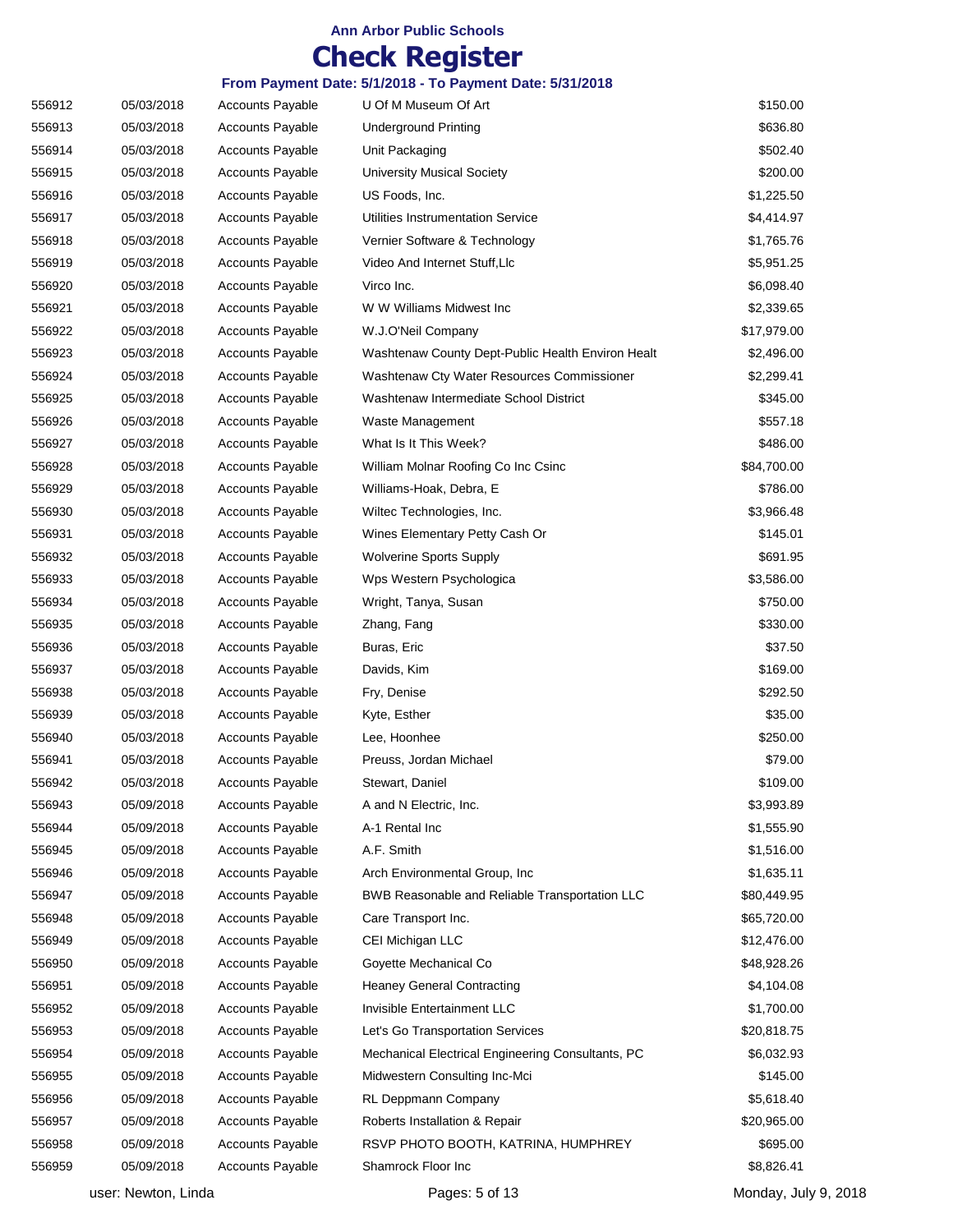## **Check Register**

| 556960 | 05/09/2018 | <b>Accounts Payable</b> | Stone & Dirt                                    | \$5,950.00  |
|--------|------------|-------------------------|-------------------------------------------------|-------------|
| 556961 | 05/09/2018 | <b>Accounts Payable</b> | StructureTec Group Corporation                  | \$1,932.00  |
| 556962 | 05/09/2018 | <b>Accounts Payable</b> | Stumps/Shindigz                                 | \$3,747.19  |
| 556963 | 05/09/2018 | <b>Accounts Payable</b> | Washtenaw Intermediate School District          | \$89,869.86 |
| 556964 | 05/09/2018 | <b>Accounts Payable</b> | Wiltse Electric Services, Inc.                  | \$16,605.00 |
| 556965 | 05/10/2018 | <b>Accounts Payable</b> | Asset Acceptance LLC                            | \$226.94    |
| 556966 | 05/10/2018 | <b>Accounts Payable</b> | Bruck Law Office, S.C.                          | \$534.04    |
| 556967 | 05/10/2018 | <b>Accounts Payable</b> | David Lowell's Towing                           | \$34.89     |
| 556968 | 05/10/2018 | <b>Accounts Payable</b> | Gatestone & Co. International Inc.              | \$202.23    |
| 556969 | 05/10/2018 | <b>Accounts Payable</b> | Hexagon General Contractors Services, LLC       | \$21,105.71 |
| 556970 | 05/10/2018 | <b>Accounts Payable</b> | Michael R. Stillman (P42765)                    | \$286.35    |
| 556971 | 05/10/2018 | <b>Accounts Payable</b> | Michigan Guaranty Agency                        | \$262.40    |
| 556972 | 05/10/2018 | <b>Accounts Payable</b> | Pioneer Credit Recovery                         | \$305.51    |
| 556973 | 05/10/2018 | <b>Accounts Payable</b> | Portfolio Recovery Associates, LLC              | \$87.43     |
| 556974 | 05/10/2018 | <b>Accounts Payable</b> | U S Dept Of Education                           | \$82.20     |
| 556975 | 05/10/2018 | <b>Accounts Payable</b> | University Of Michigan Credit Union             | \$50.00     |
| 556976 | 05/10/2018 | <b>Accounts Payable</b> | US Department Of Education                      | \$278.91    |
| 556977 | 05/10/2018 | <b>Accounts Payable</b> | US Department Of Education                      | \$305.51    |
| 556978 | 05/10/2018 | <b>Accounts Payable</b> | Chapter 13 Trustee                              | \$732.55    |
| 556979 | 05/10/2018 | <b>Accounts Payable</b> | Kapnick Insurance Group                         | \$8,149.94  |
| 556980 | 05/10/2018 | <b>Accounts Payable</b> | Kapnick Insurance Group                         | \$6,436.99  |
| 556981 | 05/10/2018 | <b>Accounts Payable</b> | Michigan Guaranty Agency                        | \$201.10    |
| 556982 | 05/10/2018 | <b>Accounts Payable</b> | Michigan State Disbursement Unit                | \$3,978.67  |
| 556983 | 05/10/2018 | <b>Accounts Payable</b> | Office Of The Chapter 13 Trustee                | \$179.63    |
| 556984 | 05/10/2018 | <b>Accounts Payable</b> | Texas Child Support Disburse. Unit              | \$302.31    |
| 556985 | 05/10/2018 | <b>Accounts Payable</b> | U S Department Of Education                     | \$75.98     |
| 556986 | 05/10/2018 | <b>Accounts Payable</b> | U S Dept Of Education                           | \$172.83    |
| 556987 | 05/10/2018 | <b>Accounts Payable</b> | U. S. Department Of Education                   | \$38.17     |
| 556988 | 05/10/2018 | <b>Accounts Payable</b> | U.S. Department Of Education                    | \$82.92     |
| 556989 | 05/10/2018 | <b>Accounts Payable</b> | Washington State Support Registry               | \$230.76    |
| 556990 | 05/17/2018 | <b>Accounts Payable</b> | 1 Stop Better Driving School and Transportation | \$9,418.17  |
| 556991 | 05/17/2018 | <b>Accounts Payable</b> | 4imprint                                        | \$2,810.03  |
| 556992 | 05/17/2018 | <b>Accounts Payable</b> | A and N Electric, Inc.                          | \$3,528.00  |
| 556993 | 05/17/2018 | <b>Accounts Payable</b> | A-1 Rental Inc                                  | \$460.90    |
| 556994 | 05/17/2018 | <b>Accounts Payable</b> | A.F. Smith                                      | \$10,300.00 |
| 556995 | 05/17/2018 | <b>Accounts Payable</b> | A2 Race Management LLC                          | \$375.00    |
| 556996 | 05/17/2018 | <b>Accounts Payable</b> | Adams Street Publishing Co.                     | \$465.00    |
| 556997 | 05/17/2018 | <b>Accounts Payable</b> | Adrenaline Fundraising                          | \$755.00    |
| 556998 | 05/17/2018 | <b>Accounts Payable</b> | Adrian Tecumseh Fence Company                   | \$21,638.33 |
| 556999 | 05/17/2018 | <b>Accounts Payable</b> | Amazon.com LLC                                  | \$3,229.48  |
| 557000 | 05/17/2018 | Accounts Payable        | American Challenge                              | \$3,040.00  |
| 557001 | 05/17/2018 | <b>Accounts Payable</b> | Ann Arbor Area Transportation Authority         | \$10,490.17 |
| 557002 | 05/17/2018 | <b>Accounts Payable</b> | Ann Arbor Center For Independ. Living           | \$11,158.76 |
| 557003 | 05/17/2018 | <b>Accounts Payable</b> | Ann Arbor Hands-On Museum                       | \$1,090.00  |
| 557004 | 05/17/2018 | <b>Accounts Payable</b> | Ann Arbor Observer                              | \$2,900.60  |
| 557005 | 05/17/2018 | <b>Accounts Payable</b> | Ann Arbor Student Building Industry             | \$946.67    |
| 557006 | 05/17/2018 | <b>Accounts Payable</b> | Ann Arbor Super Soils Inc                       | \$1,996.00  |
| 557007 | 05/17/2018 | <b>Accounts Payable</b> | Apple Computer Inc                              | \$38,000.00 |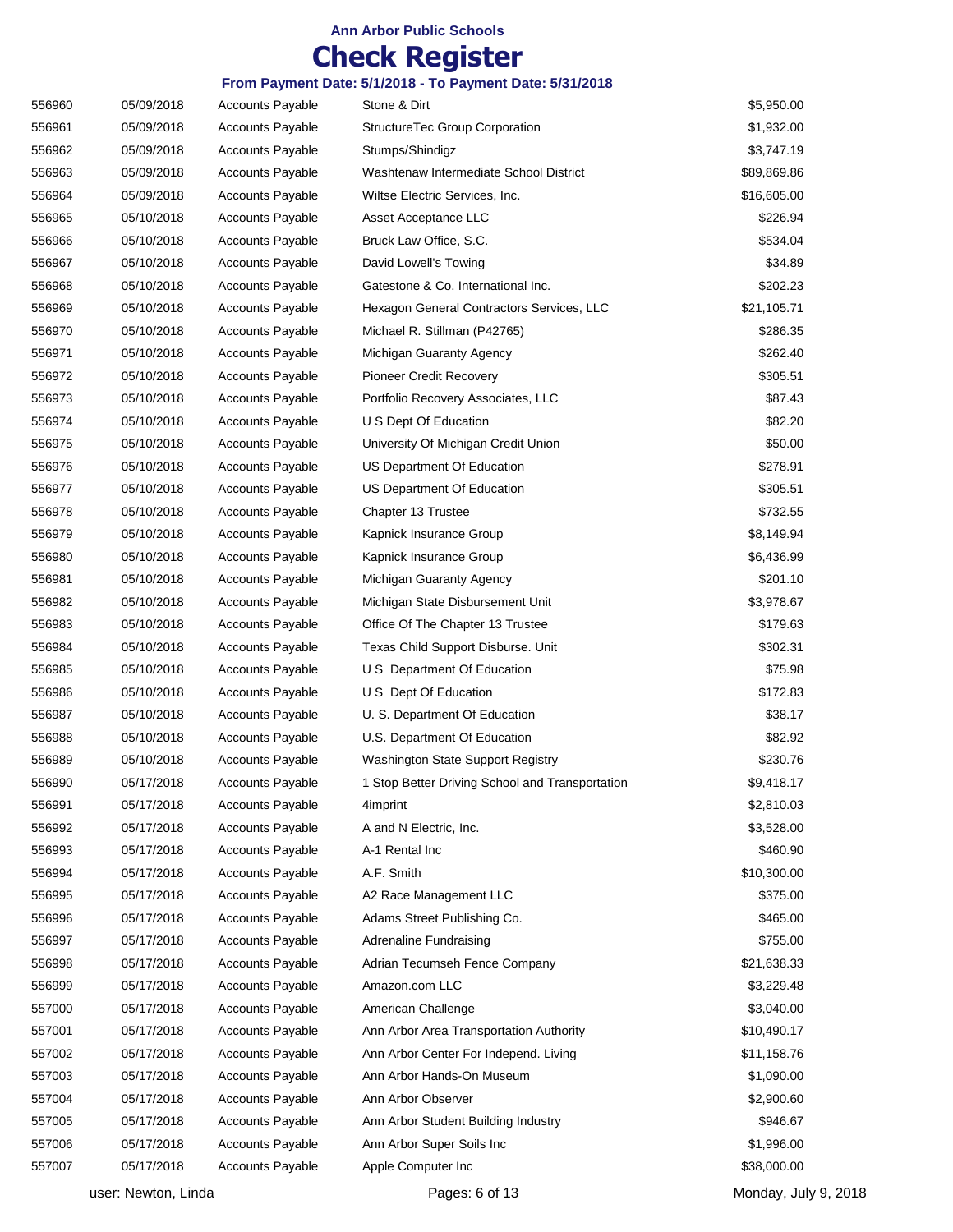## **Check Register**

| 557008 | 05/17/2018 | <b>Accounts Payable</b> | Apple Computer Inc Professional Service            | \$81.95      |
|--------|------------|-------------------------|----------------------------------------------------|--------------|
| 557009 | 05/17/2018 | <b>Accounts Payable</b> | Arbor Springs Water                                | \$65.50      |
| 557010 | 05/17/2018 | <b>Accounts Payable</b> | <b>Ascott Corporation</b>                          | \$350.00     |
| 557011 | 05/17/2018 | <b>Accounts Payable</b> | AT&T                                               | \$69.94      |
| 557012 | 05/17/2018 | <b>Accounts Payable</b> | <b>Axxerion USA</b>                                | \$5,000.00   |
| 557013 | 05/17/2018 | <b>Accounts Payable</b> | B & H Photo Video                                  | \$2,438.38   |
| 557014 | 05/17/2018 | <b>Accounts Payable</b> | Baruzzini Aquatics                                 | \$11,450.00  |
| 557015 | 05/17/2018 | <b>Accounts Payable</b> | <b>Blick Art Materials LLC</b>                     | \$103.88     |
| 557016 | 05/17/2018 | <b>Accounts Payable</b> | Broadspire Services Inc.                           | \$35,955.00  |
| 557017 | 05/17/2018 | <b>Accounts Payable</b> | Broadspire Services Inc.                           | \$51,926.43  |
| 557018 | 05/17/2018 | <b>Accounts Payable</b> | <b>BSN Corporation Sport Supply Group I</b>        | \$1,906.18   |
| 557019 | 05/17/2018 | <b>Accounts Payable</b> | Busch's Valuland - Green Rd                        | \$38.92      |
| 557020 | 05/17/2018 | <b>Accounts Payable</b> | Carolina Biological Supply Company                 | \$1,173.48   |
| 557021 | 05/17/2018 | <b>Accounts Payable</b> | <b>CDW Government LLC</b>                          | \$23,580.00  |
| 557022 | 05/17/2018 | <b>Accounts Payable</b> | <b>Cedar Point Group Sales</b>                     | \$10,023.00  |
| 557023 | 05/17/2018 | <b>Accounts Payable</b> | Cellco Partnership Dba Verizon Wireless            | \$10,247.77  |
| 557024 | 05/17/2018 | <b>Accounts Payable</b> | Central Michigan Paper (cmp)                       | \$9,581.85   |
| 557025 | 05/17/2018 | <b>Accounts Payable</b> | Chartwells, Compass Group USA                      | \$385,838.10 |
| 557026 | 05/17/2018 | <b>Accounts Payable</b> | Chelsea School District                            | \$367.50     |
| 557027 | 05/17/2018 | <b>Accounts Payable</b> | <b>Christine Marie Stead</b>                       | \$130.00     |
| 557028 | 05/17/2018 | <b>Accounts Payable</b> | Chung, Moo Hyung                                   | \$60.00      |
| 557029 | 05/17/2018 | <b>Accounts Payable</b> | Cintas                                             | \$6,875.91   |
| 557030 | 05/17/2018 | <b>Accounts Payable</b> | City Of Ann Arbor Parks And Recreation             | \$224.00     |
| 557031 | 05/17/2018 | <b>Accounts Payable</b> | Clark Hill Plc Attorneys At Law                    | \$3,298.00   |
| 557032 | 05/17/2018 | <b>Accounts Payable</b> | Clio Herald/Bridgeport Herald/Crossroad Advertiser | \$2,689.90   |
| 557033 | 05/17/2018 | <b>Accounts Payable</b> | Collins And Blaha, P.C.                            | \$77,072.20  |
| 557034 | 05/17/2018 | <b>Accounts Payable</b> | Colman Wolf Supply Company                         | \$6,754.29   |
| 557035 | 05/17/2018 | <b>Accounts Payable</b> | Community Music School of Ann Arbor                | \$881.39     |
| 557036 | 05/17/2018 | <b>Accounts Payable</b> | <b>Complete Production System Inc</b>              | \$2,960.72   |
| 557037 | 05/17/2018 | <b>Accounts Payable</b> | Covert, Kimberly, Cundiff                          | \$1,200.00   |
| 557038 | 05/17/2018 | <b>Accounts Payable</b> | <b>Crawford Door Sales</b>                         | \$340.00     |
| 557039 | 05/17/2018 | <b>Accounts Payable</b> | Customink                                          | \$306.46     |
| 557040 | 05/17/2018 | <b>Accounts Payable</b> | D.K. Services                                      | \$300.00     |
| 557041 | 05/17/2018 | <b>Accounts Payable</b> | Data-Based Consulting, Inc.                        | \$1,400.00   |
| 557042 | 05/17/2018 | <b>Accounts Payable</b> | Demco, Inc.                                        | \$3,012.89   |
| 557043 | 05/17/2018 | <b>Accounts Payable</b> | Devall Design Ltd. Csinc                           | \$1,105.00   |
| 557044 | 05/17/2018 | Accounts Payable        | Do2Learn                                           | \$159.00     |
| 557045 | 05/17/2018 | <b>Accounts Payable</b> | Dollar Bill Copying                                | \$408.68     |
| 557046 | 05/17/2018 | <b>Accounts Payable</b> | Dummies On The Run Jerry Buffman                   | \$1,585.00   |
| 557047 | 05/17/2018 | <b>Accounts Payable</b> | Durham School Services LP                          | \$865,140.44 |
| 557048 | 05/17/2018 | <b>Accounts Payable</b> | Eastbay, Inc.                                      | \$552.80     |
| 557049 | 05/17/2018 | <b>Accounts Payable</b> | Educational Visions Alliance Inc                   | \$3,150.00   |
| 557050 | 05/17/2018 | <b>Accounts Payable</b> | <b>EMU Event Planning</b>                          | \$180.00     |
| 557051 | 05/17/2018 | <b>Accounts Payable</b> | Enterprise Rent-A-Car                              | \$1,061.08   |
| 557052 | 05/17/2018 | <b>Accounts Payable</b> | <b>Environmental Support Services Ltd</b>          | \$1,102.50   |
| 557053 | 05/17/2018 | <b>Accounts Payable</b> | European Student Program Inc.                      | \$2,670.00   |
| 557054 | 05/17/2018 | <b>Accounts Payable</b> | Farmington Public Schools                          | \$170.00     |
| 557055 | 05/17/2018 | <b>Accounts Payable</b> | Ferguson Enterprises, Inc.                         | \$19,482.37  |
|        |            |                         |                                                    |              |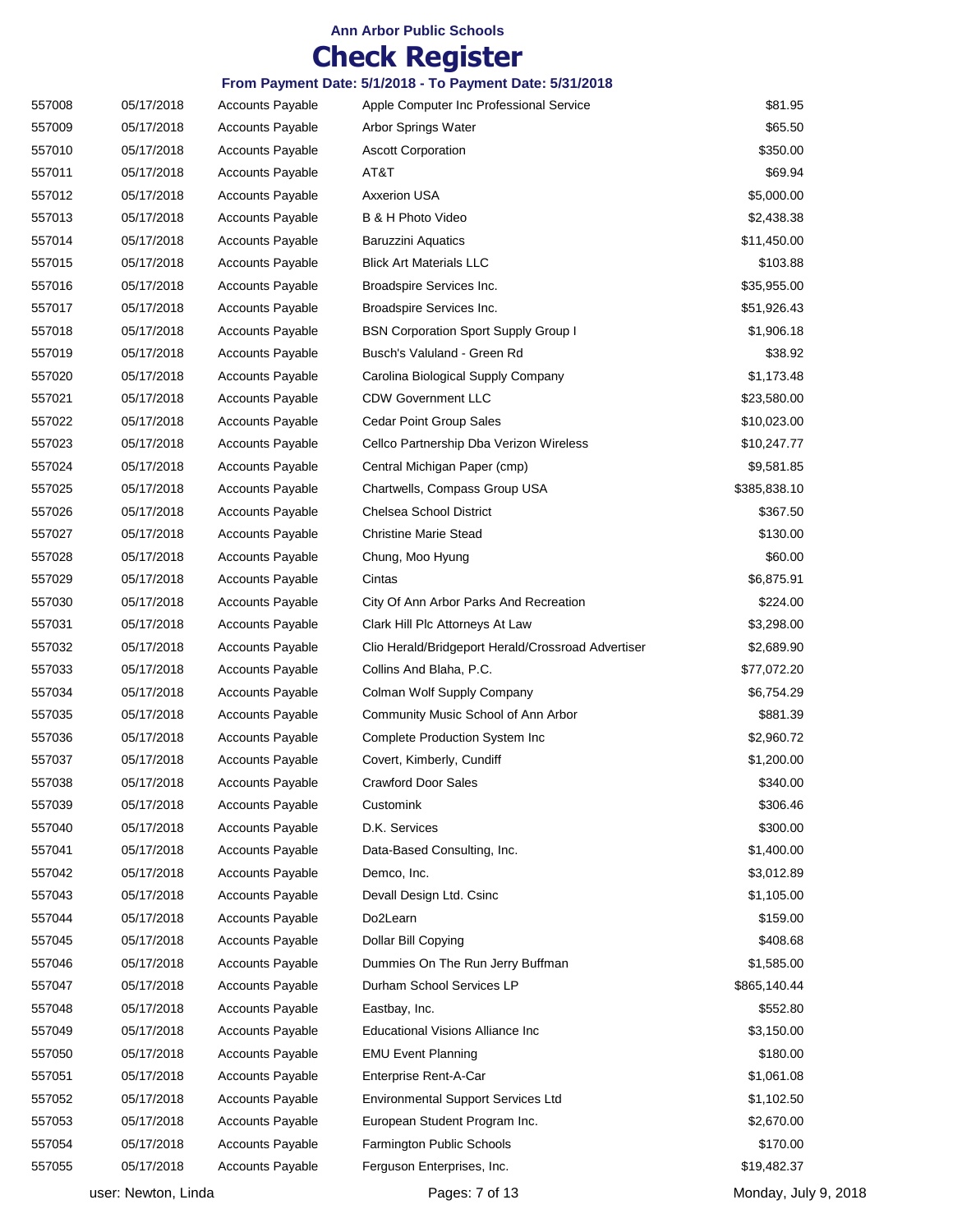## **Check Register**

| 557056 | 05/17/2018 | <b>Accounts Payable</b> | Fiber Link Inc.                              | \$2,937.00   |
|--------|------------|-------------------------|----------------------------------------------|--------------|
| 557057 | 05/17/2018 | <b>Accounts Payable</b> | Flinn Scientific Co.                         | \$1,167.78   |
| 557058 | 05/17/2018 | <b>Accounts Payable</b> | Follett School Solutions, Inc.               | \$5,567.96   |
| 557059 | 05/17/2018 | <b>Accounts Payable</b> | Forrestal, Garrett                           | \$400.00     |
| 557060 | 05/17/2018 | <b>Accounts Payable</b> | Frewen, Logan                                | \$600.00     |
| 557061 | 05/17/2018 | <b>Accounts Payable</b> | Frontline Placement Technologies, Inc.       | \$11,443.33  |
| 557062 | 05/17/2018 | <b>Accounts Payable</b> | G. Schirmer, Inc. Rental Performance         | \$435.00     |
| 557063 | 05/17/2018 | <b>Accounts Payable</b> | Gaynor, Jeffrey, T                           | \$130.00     |
| 557064 | 05/17/2018 | <b>Accounts Payable</b> | <b>GCA Education Services, Inc.</b>          | \$467,345.45 |
| 557065 | 05/17/2018 | <b>Accounts Payable</b> | <b>General Painting Company LLC</b>          | \$2,800.00   |
| 557066 | 05/17/2018 | <b>Accounts Payable</b> | Georgetown Country Club                      | \$250.00     |
| 557067 | 05/17/2018 | <b>Accounts Payable</b> | Getaway Tours Inc                            | \$8,995.00   |
| 557068 | 05/17/2018 | <b>Accounts Payable</b> | Gordon Food Service                          | \$3,108.61   |
| 557069 | 05/17/2018 | <b>Accounts Payable</b> | Grainger                                     | \$731.60     |
| 557070 | 05/17/2018 | <b>Accounts Payable</b> | Great Lakes Printing Solutions Inc           | \$339.94     |
| 557071 | 05/17/2018 | <b>Accounts Payable</b> | Greene, Colleen, Mary                        | \$243.72     |
| 557072 | 05/17/2018 | <b>Accounts Payable</b> | <b>Heaney General Contracting</b>            | \$2,399.59   |
| 557073 | 05/17/2018 | <b>Accounts Payable</b> | <b>Heikkinen Productions</b>                 | \$604.00     |
| 557074 | 05/17/2018 | <b>Accounts Payable</b> | Heinemann Greenwood Publishing               | \$3,623.16   |
| 557075 | 05/17/2018 | <b>Accounts Payable</b> | Herff-Jones                                  | \$1,394.91   |
| 557076 | 05/17/2018 | <b>Accounts Payable</b> | Hewitt's Music, Inc.                         | \$9,558.00   |
| 557077 | 05/17/2018 | <b>Accounts Payable</b> | Houghton Mifflin Harcourt                    | \$5,915.42   |
| 557078 | 05/17/2018 | <b>Accounts Payable</b> | Huntington National Bank                     | \$500.00     |
| 557079 | 05/17/2018 | <b>Accounts Payable</b> | Huron Athletic Booster Club                  | \$200.00     |
| 557080 | 05/17/2018 | <b>Accounts Payable</b> | Huron Athletic Booster Club                  | \$440.00     |
| 557081 | 05/17/2018 | <b>Accounts Payable</b> | Huron River Watershed Council                | \$4,346.00   |
| 557082 | 05/17/2018 | <b>Accounts Payable</b> | Impressive Promotional Products, LLC         | \$986.25     |
| 557083 | 05/17/2018 | Accounts Payable        | Integrated Design Soutions, LLC              | \$3,085.10   |
| 557084 | 05/17/2018 | <b>Accounts Payable</b> | Invisible Entertainment LLC                  | \$6,695.00   |
| 557085 | 05/17/2018 | <b>Accounts Payable</b> | J W Pepper & Sons, Inc.                      | \$28.99      |
| 557086 | 05/17/2018 | <b>Accounts Payable</b> | J.C. Ehrlich Pest Control                    | \$2,339.00   |
| 557087 | 05/17/2018 | <b>Accounts Payable</b> | Jack Golden Associates Inc.                  | \$2,713.00   |
| 557088 | 05/17/2018 | <b>Accounts Payable</b> | Jacobson, David                              | \$225.43     |
| 557089 | 05/17/2018 | <b>Accounts Payable</b> | James Lee Michaels Dba Avery Systems An      | \$5,302.00   |
| 557090 | 05/17/2018 | <b>Accounts Payable</b> | Jewish Family Services Of Washtenaw Cty Inc. | \$4,955.23   |
| 557091 | 05/17/2018 | <b>Accounts Payable</b> | <b>JMAM Solutions, LLC</b>                   | \$46.50      |
| 557092 | 05/17/2018 | <b>Accounts Payable</b> | John Adrian Wylie                            | \$400.00     |
| 557093 | 05/17/2018 | <b>Accounts Payable</b> | Johnson Controls Inc                         | \$5,155.74   |
| 557094 | 05/17/2018 | <b>Accounts Payable</b> | Joseph Michael Fedel                         | \$497.53     |
| 557095 | 05/17/2018 | <b>Accounts Payable</b> | K-Log Company                                | \$262.78     |
| 557096 | 05/17/2018 | <b>Accounts Payable</b> | Kapnick Insurance Group                      | \$12,000.00  |
| 557097 | 05/17/2018 | <b>Accounts Payable</b> | Kelly-Shaieb, Jessica, Leigh                 | \$130.00     |
| 557098 | 05/17/2018 | <b>Accounts Payable</b> | King School Parent Teacher Organization      | \$1,400.00   |
| 557099 | 05/17/2018 | <b>Accounts Payable</b> | King's Keyboard House, Inc.                  | \$6,600.00   |
| 557100 | 05/17/2018 | <b>Accounts Payable</b> | Kone Incorporated                            | \$344.03     |
| 557101 | 05/17/2018 | <b>Accounts Payable</b> | Lakefront Lines, Inc.                        | \$8,060.00   |
| 557102 | 05/17/2018 | <b>Accounts Payable</b> | Lakeshore Learning Materials                 | \$967.90     |
| 557103 | 05/17/2018 | <b>Accounts Payable</b> | Language Circle Enterprise                   | \$3,276.25   |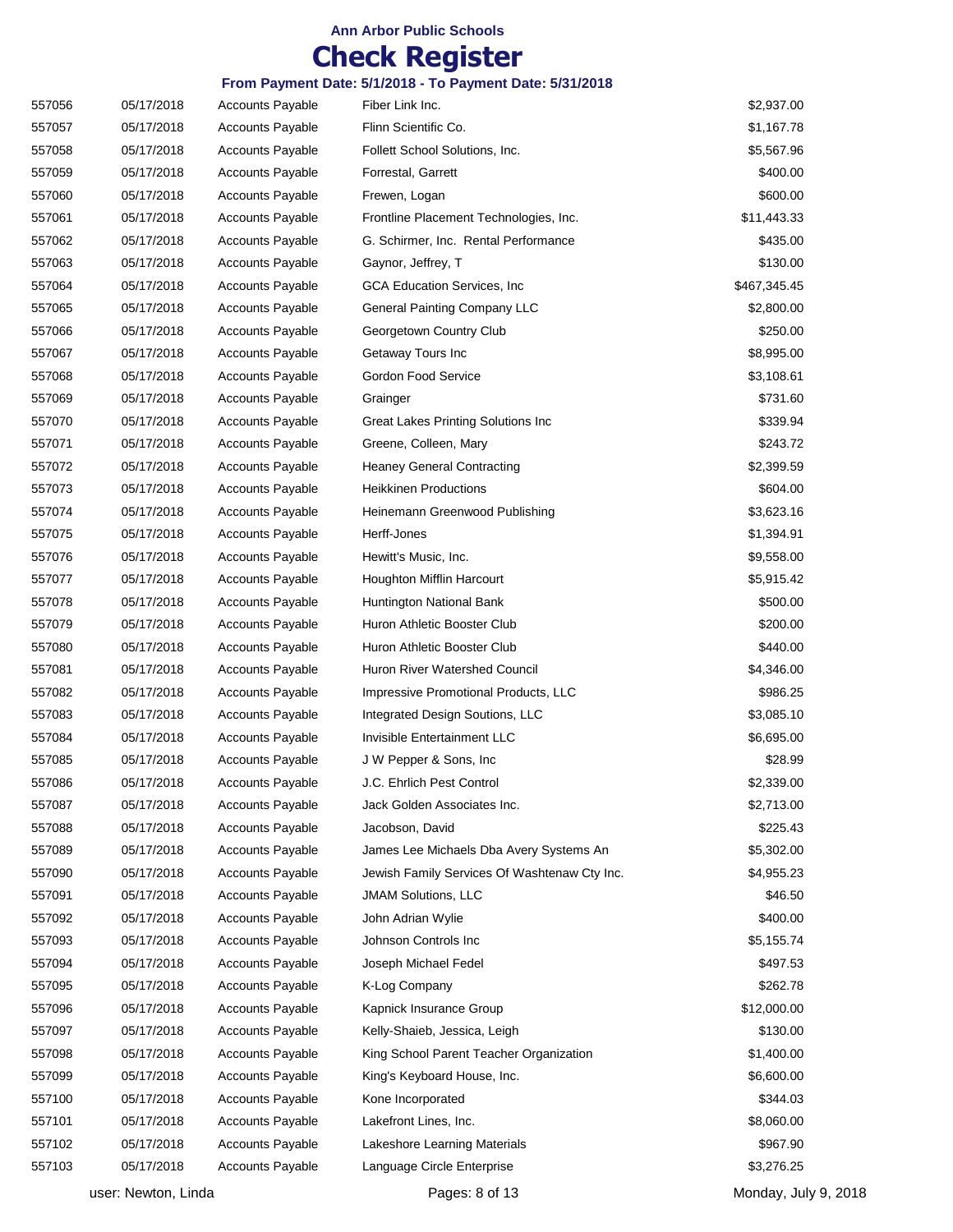## **Check Register**

| 557104 | 05/17/2018 | <b>Accounts Payable</b> | Lewis, Ryan, M                                    | \$1,000.00  |
|--------|------------|-------------------------|---------------------------------------------------|-------------|
| 557105 | 05/17/2018 | <b>Accounts Payable</b> | Lifetouch NSS                                     | \$520.00    |
| 557106 | 05/17/2018 | <b>Accounts Payable</b> | Literacy Language & Learning Institute            | \$2,550.00  |
| 557107 | 05/17/2018 | <b>Accounts Payable</b> | Little Caesars Pizza                              | \$170.69    |
| 557108 | 05/17/2018 | <b>Accounts Payable</b> | Lon T. Horwedel                                   | \$350.00    |
| 557109 | 05/17/2018 | <b>Accounts Payable</b> | Lookout Books                                     | \$276.60    |
| 557110 | 05/17/2018 | <b>Accounts Payable</b> | Lowe's Home Centers, Inc.                         | \$2,257.44  |
| 557111 | 05/17/2018 | <b>Accounts Payable</b> | Lucks Music Library                               | \$129.89    |
| 557112 | 05/17/2018 | <b>Accounts Payable</b> | Macprofessionals, Inc.                            | \$1,598.00  |
| 557113 | 05/17/2018 | <b>Accounts Payable</b> | Maddin, Hauser, Wartell, Roth, And Heller, P C, S | \$1,302.70  |
| 557114 | 05/17/2018 | <b>Accounts Payable</b> | <b>Magnatag Products</b>                          | \$1,549.38  |
| 557115 | 05/17/2018 | <b>Accounts Payable</b> | Marathon Sportswear, Inc.                         | \$806.12    |
| 557116 | 05/17/2018 | <b>Accounts Payable</b> | <b>McFalone Consulting LLC</b>                    | \$1,700.00  |
| 557117 | 05/17/2018 | <b>Accounts Payable</b> | Mcnaughton-Mckay Electric                         | \$83.76     |
| 557118 | 05/17/2018 | <b>Accounts Payable</b> | Meridian Winds LLC                                | \$675.00    |
| 557119 | 05/17/2018 | <b>Accounts Payable</b> | Mi Amateur Softball Assoc-Masa                    | \$158.95    |
| 557120 | 05/17/2018 | <b>Accounts Payable</b> | Michael Harrington                                | \$600.00    |
| 557121 | 05/17/2018 | <b>Accounts Payable</b> | Michigan Event Parking, LLC                       | \$8,000.00  |
| 557122 | 05/17/2018 | <b>Accounts Payable</b> | Michigan Interpreting Services, Inc.              | \$4,752.00  |
| 557123 | 05/17/2018 | <b>Accounts Payable</b> | Michigan Power Rodding Inc                        | \$2,513.00  |
| 557124 | 05/17/2018 | <b>Accounts Payable</b> | Michigan Water Polo Assoc                         | \$900.00    |
| 557125 | 05/17/2018 | <b>Accounts Payable</b> | Milan Area Schools                                | \$334.20    |
| 557126 | 05/17/2018 | <b>Accounts Payable</b> | Miller Canfield Paddock Stone Plc                 | \$12,534.90 |
| 557127 | 05/17/2018 | <b>Accounts Payable</b> | Mitchell, Harmony, Tynisha                        | \$331.75    |
| 557128 | 05/17/2018 | <b>Accounts Payable</b> | <b>MLive Media Group</b>                          | \$219.34    |
| 557129 | 05/17/2018 | <b>Accounts Payable</b> | <b>Musical Resources</b>                          | \$27.74     |
| 557130 | 05/17/2018 | <b>Accounts Payable</b> | MyBinding.com                                     | \$200.98    |
| 557131 | 05/17/2018 | <b>Accounts Payable</b> | NeoFunds by Neopost                               | \$100.00    |
| 557132 | 05/17/2018 | <b>Accounts Payable</b> | <b>New Readers Press</b>                          | \$95.00     |
| 557133 | 05/17/2018 | <b>Accounts Payable</b> | Nick Rail Music, Inc.                             | \$2,300.90  |
| 557134 | 05/17/2018 | <b>Accounts Payable</b> | O Captain! Education LLC                          | \$650.00    |
| 557135 | 05/17/2018 | <b>Accounts Payable</b> | Office Depot                                      | \$4,330.49  |
| 557136 | 05/17/2018 | <b>Accounts Payable</b> | <b>OHM Advisors</b>                               | \$33,635.00 |
| 557137 | 05/17/2018 | <b>Accounts Payable</b> | Patricia Ashford Manley                           | \$130.00    |
| 557138 | 05/17/2018 | <b>Accounts Payable</b> | <b>Pediatric Therapy Associates</b>               | \$13,794.00 |
| 557139 | 05/17/2018 | <b>Accounts Payable</b> | <b>Pioneer Valley Educational Press</b>           | \$11,622.42 |
| 557140 | 05/17/2018 | <b>Accounts Payable</b> | Pitney Bowes-Purchase Power                       | \$2,170.67  |
| 557141 | 05/17/2018 | <b>Accounts Payable</b> | Pitsco, Inc                                       | \$536.70    |
| 557142 | 05/17/2018 | <b>Accounts Payable</b> | Precision Data Products Inc                       | \$1,202.55  |
| 557143 | 05/17/2018 | <b>Accounts Payable</b> | Print-Tech Inc                                    | \$505.00    |
| 557144 | 05/17/2018 | Accounts Payable        | Public Financial Management, Inc.                 | \$1,000.00  |
| 557145 | 05/17/2018 | <b>Accounts Payable</b> | <b>Quality Roofing</b>                            | \$515.03    |
| 557146 | 05/17/2018 | <b>Accounts Payable</b> | Quench USA Inc.                                   | \$79.90     |
| 557147 | 05/17/2018 | <b>Accounts Payable</b> | <b>Quill Corporation</b>                          | \$1,308.82  |
| 557148 | 05/17/2018 | <b>Accounts Payable</b> | Rent A John                                       | \$640.00    |
| 557149 | 05/17/2018 | <b>Accounts Payable</b> | <b>Resolute Educational Solutions</b>             | \$4,050.00  |
| 557150 | 05/17/2018 | <b>Accounts Payable</b> | Revel and Roll                                    | \$626.38    |
| 557151 | 05/17/2018 | Accounts Payable        | Rightsize Facility Performance of IL, LLP         | \$3,667.00  |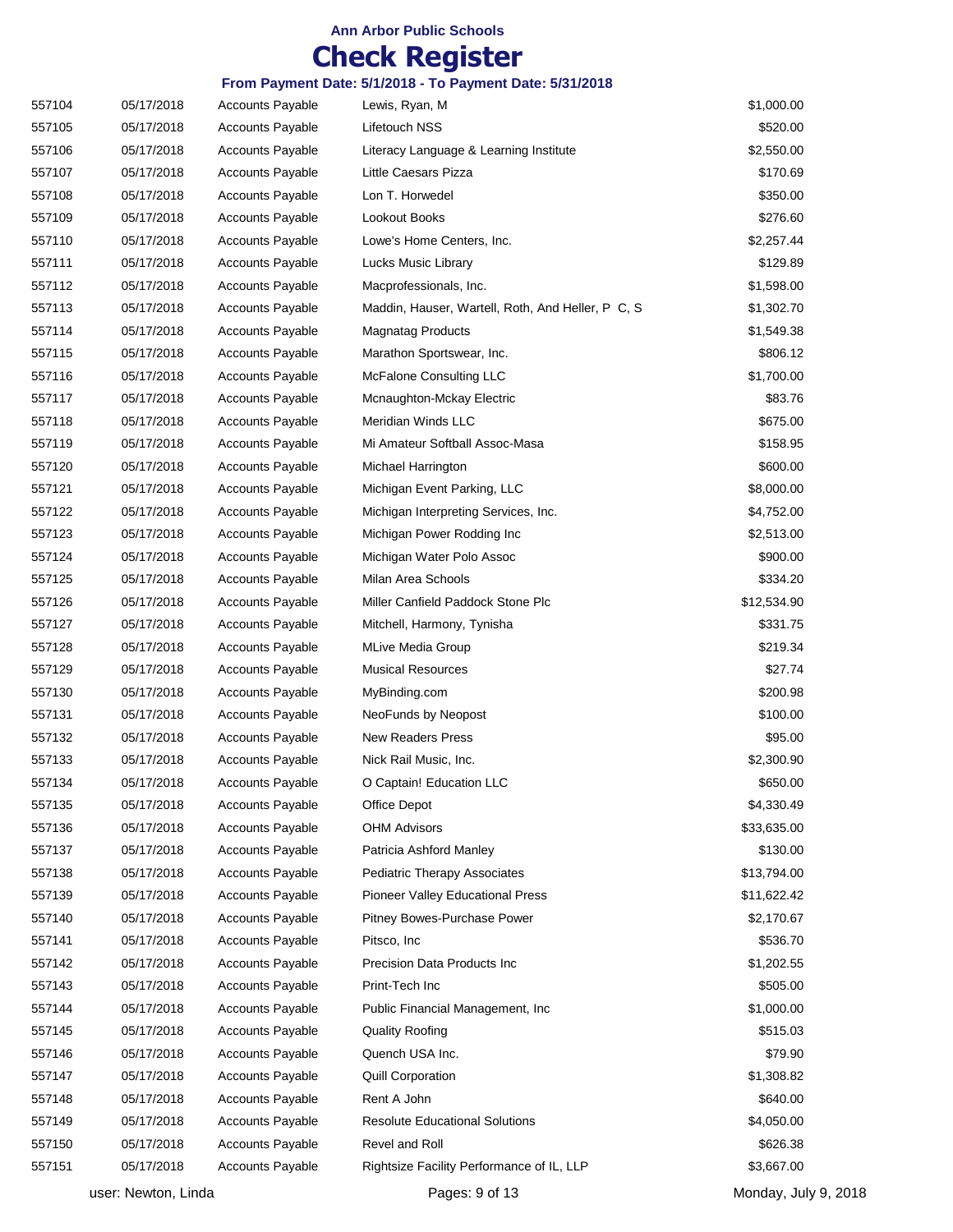## **Check Register**

| 557152 | 05/17/2018 | <b>Accounts Payable</b> | Ri Landau Partners                                 | \$10,800.00 |
|--------|------------|-------------------------|----------------------------------------------------|-------------|
| 557153 | 05/17/2018 | <b>Accounts Payable</b> | RKA Petroleum Companies, Inc.                      | \$27,557.28 |
| 557154 | 05/17/2018 | <b>Accounts Payable</b> | Robert Darvas Associates, P.C.                     | \$2,425.00  |
| 557155 | 05/17/2018 | <b>Accounts Payable</b> | Ronan Enterprises, Inc.                            | \$4,103.19  |
| 557156 | 05/17/2018 | <b>Accounts Payable</b> | Runyan Pottery Supply Clio Industrial Park         | \$2,818.18  |
| 557157 | 05/17/2018 | <b>Accounts Payable</b> | Saline Area Schools                                | \$5,482.08  |
| 557158 | 05/17/2018 | <b>Accounts Payable</b> | Sarah Norton                                       | \$600.00    |
| 557159 | 05/17/2018 | <b>Accounts Payable</b> | Scholastic Inc                                     | \$2,374.02  |
| 557160 | 05/17/2018 | <b>Accounts Payable</b> | School Health Corporation                          | \$234.02    |
| 557161 | 05/17/2018 | <b>Accounts Payable</b> | School Specialty Inc*                              | \$9,363.79  |
| 557162 | 05/17/2018 | <b>Accounts Payable</b> | ScreenLine, L.L.C.                                 | \$1,745.00  |
| 557163 | 05/17/2018 | <b>Accounts Payable</b> | Service Pro Plumbing & Environmental Contracting I | \$10,154.54 |
| 557164 | 05/17/2018 | <b>Accounts Payable</b> | Service Sports, Inc.                               | \$600.00    |
| 557165 | 05/17/2018 | <b>Accounts Payable</b> | Shami, Nadra                                       | \$375.00    |
| 557166 | 05/17/2018 | <b>Accounts Payable</b> | Shamrock Floor Inc                                 | \$1,216.33  |
| 557167 | 05/17/2018 | <b>Accounts Payable</b> | Simone Danyiell Lightfoot                          | \$130.00    |
| 557168 | 05/17/2018 | <b>Accounts Payable</b> | <b>SJS Educational Solutions</b>                   | \$4,050.00  |
| 557169 | 05/17/2018 | <b>Accounts Payable</b> | Snap-on Industrial a Division of IDSC Holdings LLC | \$761.32    |
| 557170 | 05/17/2018 | <b>Accounts Payable</b> | Solzie, Leer, Robert                               | \$600.00    |
| 557171 | 05/17/2018 | <b>Accounts Payable</b> | Spirit Assist Hypnotherapy, LLC                    | \$213.88    |
| 557172 | 05/17/2018 | <b>Accounts Payable</b> | Staples Advantage                                  | \$151.49    |
| 557173 | 05/17/2018 | <b>Accounts Payable</b> | <b>Star Flooring Corporation</b>                   | \$1,672.00  |
| 557174 | 05/17/2018 | <b>Accounts Payable</b> | State Of Michigan Labor And Economic G             | \$250.00    |
| 557175 | 05/17/2018 | <b>Accounts Payable</b> | Steve's Custom Signs, Inc.                         | \$4,230.00  |
| 557176 | 05/17/2018 | <b>Accounts Payable</b> | Stevens Disposal & Recycling Services Inc          | \$1,465.00  |
| 557177 | 05/17/2018 | <b>Accounts Payable</b> | Stone & Dirt                                       | \$22,630.00 |
| 557178 | 05/17/2018 | <b>Accounts Payable</b> | Stumps/Shindigz                                    | \$724.18    |
| 557179 | 05/17/2018 | <b>Accounts Payable</b> | Sundance-Newbridge LLC                             | \$117.48    |
| 557180 | 05/17/2018 | Accounts Payable        | Sunglo Restoration Svcs Inc                        | \$27,544.02 |
| 557181 | 05/17/2018 | <b>Accounts Payable</b> | Sunrise Screen Printing Inc. Csinc/pcard           | \$720.15    |
| 557182 | 05/17/2018 | <b>Accounts Payable</b> | <b>Superior Text</b>                               | \$821.96    |
| 557183 | 05/17/2018 | <b>Accounts Payable</b> | Susan Eunice Baskett                               | \$380.16    |
| 557184 | 05/17/2018 | <b>Accounts Payable</b> | <b>Team Sports</b>                                 | \$2,565.00  |
| 557185 | 05/17/2018 | <b>Accounts Payable</b> | TELETECH, INC.                                     | \$683.00    |
| 557186 | 05/17/2018 | <b>Accounts Payable</b> | THE ARGUS-PRESS COMPANY                            | \$630.00    |
| 557187 | 05/17/2018 | <b>Accounts Payable</b> | The Blue Car LLC                                   | \$256.28    |
| 557188 | 05/17/2018 | <b>Accounts Payable</b> | The College Board                                  | \$274.00    |
| 557189 | 05/17/2018 | <b>Accounts Payable</b> | The F.P. Horak Company                             | \$1,572.07  |
| 557190 | 05/17/2018 | <b>Accounts Payable</b> | The Hanover Research Council, LLC                  | \$15,000.00 |
| 557191 | 05/17/2018 | <b>Accounts Payable</b> | The Heaney Group                                   | \$2,574.36  |
| 557192 | 05/17/2018 | <b>Accounts Payable</b> | The Henry Ford The Edison Institute                | \$910.00    |
| 557193 | 05/17/2018 | <b>Accounts Payable</b> | The Polo Fields Golf & Country Clubs               | \$190.00    |
| 557194 | 05/17/2018 | <b>Accounts Payable</b> | The Regents Of the Univ of Mich                    | \$3,000.00  |
| 557195 | 05/17/2018 | <b>Accounts Payable</b> | The Tennis & Golf Company                          | \$496.00    |
| 557196 | 05/17/2018 | <b>Accounts Payable</b> | Therapy Shoppe Inc                                 | \$109.98    |
| 557197 | 05/17/2018 | <b>Accounts Payable</b> | <b>Toshiba Business Solutions</b>                  | \$125.00    |
| 557198 | 05/17/2018 | <b>Accounts Payable</b> | Toshiba Business Solutions Michigan                | \$31,635.09 |
| 557199 | 05/17/2018 | <b>Accounts Payable</b> | <b>Total Armored Car Service Inc</b>               | \$279.90    |
|        |            |                         |                                                    |             |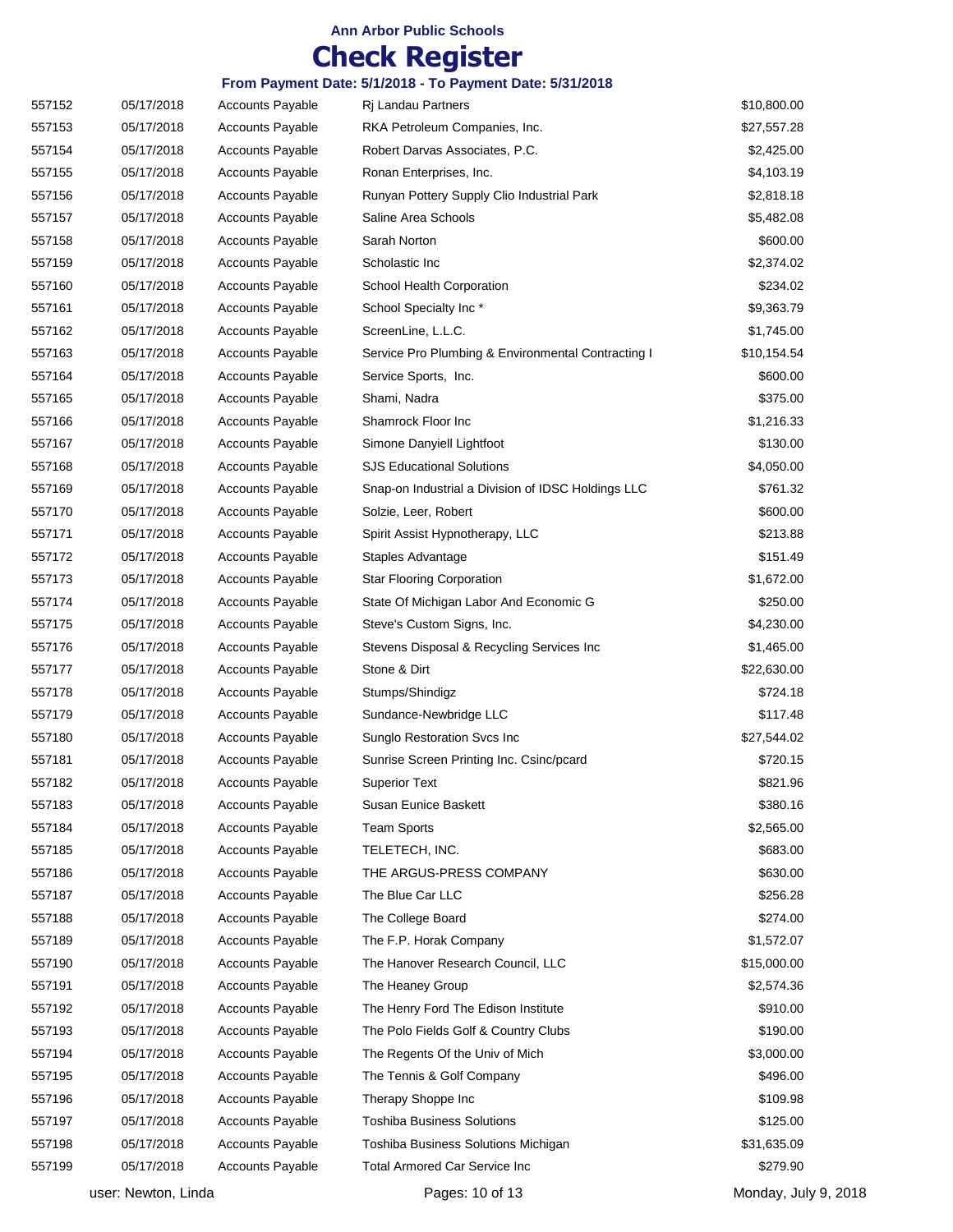## **Check Register**

| 557200 | 05/17/2018 | <b>Accounts Payable</b> | <b>Total Education Solutions</b>                   | \$5,385.00  |
|--------|------------|-------------------------|----------------------------------------------------|-------------|
| 557201 | 05/17/2018 | <b>Accounts Payable</b> | TregoEd, Inc.                                      | \$5,000.00  |
| 557202 | 05/17/2018 | <b>Accounts Payable</b> | U S Toy Company Inc Constructive Playthi           | \$254.96    |
| 557203 | 05/17/2018 | <b>Accounts Payable</b> | UA 190-IBEW 252, LLC                               | \$100.00    |
| 557204 | 05/17/2018 | <b>Accounts Payable</b> | Unemployment Insurance Agency Dept Of Labor (08095 | \$31,240.48 |
| 557205 | 05/17/2018 | <b>Accounts Payable</b> | Unit Packaging                                     | \$1,072.93  |
| 557206 | 05/17/2018 | <b>Accounts Payable</b> | University of Michigan, MedSport                   | \$6,000.00  |
| 557207 | 05/17/2018 | <b>Accounts Payable</b> | <b>University Translator Services</b>              | \$4,378.60  |
| 557208 | 05/17/2018 | <b>Accounts Payable</b> | US Foods, Inc.                                     | \$1,063.19  |
| 557209 | 05/17/2018 | <b>Accounts Payable</b> | Vernier Software & Technology                      | \$1,307.25  |
| 557210 | 05/17/2018 | <b>Accounts Payable</b> | Video And Internet Stuff, Llc                      | \$865.00    |
| 557211 | 05/17/2018 | <b>Accounts Payable</b> | W W Williams Midwest Inc                           | \$535.00    |
| 557212 | 05/17/2018 | <b>Accounts Payable</b> | W.J.O'Neil Company                                 | \$29,655.00 |
| 557213 | 05/17/2018 | <b>Accounts Payable</b> | <b>Washtenaw Communications</b>                    | \$2,146.40  |
| 557214 | 05/17/2018 | <b>Accounts Payable</b> | <b>Washtenaw Community College</b>                 | \$1,200.00  |
| 557215 | 05/17/2018 | <b>Accounts Payable</b> | Washtenaw County Treasurer Office                  | \$25,635.46 |
| 557216 | 05/17/2018 | <b>Accounts Payable</b> | Washtenaw Glass Co                                 | \$6,136.84  |
| 557217 | 05/17/2018 | <b>Accounts Payable</b> | Washtenaw Intermediate School District             | \$345.00    |
| 557218 | 05/17/2018 | <b>Accounts Payable</b> | Whole Me Counseling, LLC                           | \$1,750.00  |
| 557219 | 05/17/2018 | <b>Accounts Payable</b> | William Robert Harrington                          | \$600.00    |
| 557220 | 05/17/2018 | <b>Accounts Payable</b> | Windstream                                         | \$6,843.43  |
| 557221 | 05/17/2018 | <b>Accounts Payable</b> | <b>Wolverine Sports Supply</b>                     | \$361.85    |
| 557222 | 05/17/2018 | <b>Accounts Payable</b> | Zurich Deductible Recovery Grp                     | \$6,144.39  |
| 557223 | 05/17/2018 | <b>Accounts Payable</b> | Bond, Andrea                                       | \$210.18    |
| 557224 | 05/17/2018 | <b>Accounts Payable</b> | Buffington, Deborah                                | \$145.60    |
| 557225 | 05/17/2018 | <b>Accounts Payable</b> | Linville, Alex                                     | \$95.00     |
| 557226 | 05/17/2018 | <b>Accounts Payable</b> | Wykes, Shanna                                      | \$65.00     |
| 557227 | 05/21/2018 | <b>Accounts Payable</b> | State Of Michigan                                  | \$1,000.00  |
| 557228 | 05/21/2018 | <b>Accounts Payable</b> | Baumstark, Jodi                                    | \$627.00    |
| 557229 | 05/24/2018 | <b>Accounts Payable</b> | Asset Acceptance LLC                               | \$193.75    |
| 557230 | 05/24/2018 | <b>Accounts Payable</b> | Bruck Law Office, S.C.                             | \$503.30    |
| 557231 | 05/24/2018 | <b>Accounts Payable</b> | David Lowell's Towing                              | \$34.89     |
| 557232 | 05/24/2018 | <b>Accounts Payable</b> | <b>EMU Event Planning</b>                          | \$707.49    |
| 557233 | 05/24/2018 | <b>Accounts Payable</b> | Gatestone & Co. International Inc.                 | \$180.23    |
| 557234 | 05/24/2018 | <b>Accounts Payable</b> | Melanie P. Muir Chris Cakes Of Michi               | \$2,588.00  |
| 557235 | 05/24/2018 | <b>Accounts Payable</b> | <b>MGA</b>                                         | \$256.27    |
| 557236 | 05/24/2018 | <b>Accounts Payable</b> | Michigan Education Association (MEA)               | \$215.86    |
| 557237 | 05/24/2018 | <b>Accounts Payable</b> | <b>Pioneer Credit Recovery</b>                     | \$305.50    |
| 557238 | 05/24/2018 | <b>Accounts Payable</b> | Pioneer High School Petty Cash Or                  | \$478.30    |
| 557239 | 05/24/2018 | <b>Accounts Payable</b> | Pioneer Hs Athletics Petty Cash Or                 | \$382.53    |
| 557240 | 05/24/2018 | <b>Accounts Payable</b> | Portfolio Recovery Associates, LLC                 | \$87.43     |
| 557241 | 05/24/2018 | <b>Accounts Payable</b> | SISS Petty Cash or Elaine Brown                    | \$352.92    |
| 557242 | 05/24/2018 | <b>Accounts Payable</b> | U S Dept Of Education                              | \$82.20     |
| 557243 | 05/24/2018 | <b>Accounts Payable</b> | University Of Michigan Credit Union                | \$50.00     |
| 557244 | 05/24/2018 | <b>Accounts Payable</b> | US Department Of Education                         | \$305.50    |
| 557245 | 05/24/2018 | <b>Accounts Payable</b> | US Department Of Education                         | \$268.08    |
| 557246 | 05/24/2018 | <b>Accounts Payable</b> | Chapter 13 Trustee                                 | \$732.55    |
| 557247 | 05/24/2018 | <b>Accounts Payable</b> | Kapnick Insurance Group                            | \$8,149.94  |
|        |            |                         |                                                    |             |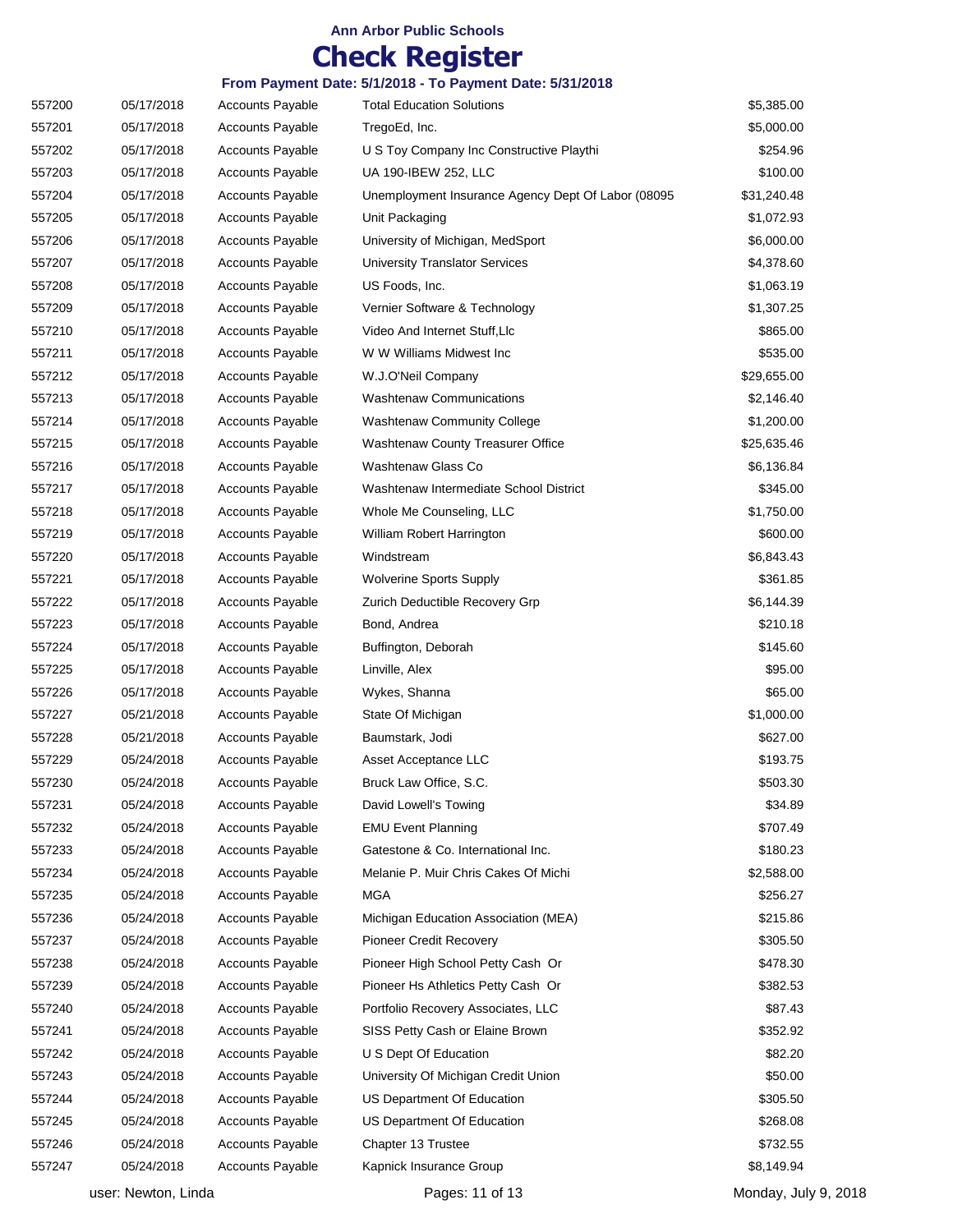## **Check Register**

#### **From Payment Date: 5/1/2018 - To Payment Date: 5/31/2018**

| 557248             | 05/24/2018 | <b>Accounts Payable</b> | Kapnick Insurance Group                 | \$6,436.99     |
|--------------------|------------|-------------------------|-----------------------------------------|----------------|
| 557249             | 05/24/2018 | <b>Accounts Payable</b> | Michigan Guaranty Agency                | \$201.10       |
| 557250             | 05/24/2018 | Accounts Payable        | Michigan State Disbursement Unit        | \$4,004.65     |
| 557251             | 05/24/2018 | <b>Accounts Payable</b> | Office Of The Chapter 13 Trustee        | \$179.63       |
| 557252             | 05/24/2018 | <b>Accounts Payable</b> | Texas Child Support Disburse. Unit      | \$302.31       |
| 557253             | 05/24/2018 | Accounts Payable        | U S Department Of Education             | \$75.98        |
| 557254             | 05/24/2018 | <b>Accounts Payable</b> | U S Dept Of Education                   | \$172.83       |
| 557255             | 05/24/2018 | <b>Accounts Payable</b> | U.S. Department Of Education            | \$82.92        |
| 557256             | 05/24/2018 | <b>Accounts Payable</b> | Washington State Support Registry       | \$230.76       |
| 557257             | 05/29/2018 | <b>Accounts Payable</b> | Blue Lake Fine Arts Camp                | \$200.00       |
| 557258             | 05/29/2018 | <b>Accounts Payable</b> | Jostens                                 | \$1,300.00     |
| 557259             | 05/29/2018 | <b>Accounts Payable</b> | Rocky Gonet Photography                 | \$200.00       |
| Type Check Totals: |            | 538 Transactions        |                                         | \$8,206,400.36 |
| <u>EFT</u>         |            |                         |                                         |                |
| 194072             | 05/02/2018 | <b>Accounts Payable</b> | <b>PCMI</b>                             | \$38,401.71    |
| 199846             | 05/29/2018 | <b>Accounts Payable</b> | AAPS MasterCard (Finance Dept Use Only) | \$167,576.16   |
| 199847             | 05/30/2018 | <b>Accounts Payable</b> | <b>PCMI</b>                             | \$27,803.97    |
| 199848             | 05/31/2018 | <b>Accounts Payable</b> | <b>PCMI</b>                             | \$127,953.83   |
| Type EFT Totals:   |            | 4 Transactions          |                                         | \$361,735.67   |
|                    |            |                         |                                         |                |

Chase-Checking - General Fund -Checking Totals

| <b>Status</b>     | Count                   | <b>Transaction Amount Reconciled Amount</b> |                   |
|-------------------|-------------------------|---------------------------------------------|-------------------|
| Open              | 538                     | \$8,206,400.36                              | \$7,783,014.77    |
| Reconciled        | 0                       | \$0.00                                      | \$0.00            |
| Stopped           | 0                       | \$0.00                                      | \$0.00            |
| Total             | 538                     | \$8,206,400.36                              | \$7,783,014.77    |
| <b>Status</b>     | Count                   | <b>Transaction Amount Reconciled Amount</b> |                   |
| Open              | 4                       | \$361,735.67                                | \$0.00            |
| Reconciled        | 0                       | \$0.00                                      | \$0.00            |
| Total             | 4                       | \$361,735.67                                | \$0.00            |
| <b>Status</b>     | Count                   | <b>Transaction Amount Reconciled Amount</b> |                   |
| Open              | 542                     | \$8,568,136.03                              | \$7,783,014.77    |
| Reconciled        | $\Omega$                | \$0.00                                      | \$0.00            |
| Stopped           | 0                       | \$0.00                                      | \$0.00            |
| Total             | 542                     | \$8,568,136.03                              | \$7,783,014.77    |
| <b>Status</b>     | Count                   | <b>Transaction Amount</b>                   | <b>Reconciled</b> |
| Open              | 538                     | \$8,206,400.36                              | \$7,783,014.77    |
| <b>Reconciled</b> | 0                       | \$0.00                                      | \$0.00            |
| <b>Stopped</b>    | 0                       | \$0.00                                      | \$0.00            |
| <b>Total</b>      | 538                     | \$8,206,400.36                              | \$7,783,014.77    |
| <b>Status</b>     | Count                   | <b>Transaction Amount</b>                   | <b>Reconciled</b> |
| Open              | 4                       | \$361,735.67                                | \$0.00            |
| <b>Reconciled</b> | 0                       | \$0.00                                      | \$0.00            |
| Total             | $\overline{\mathbf{4}}$ | \$361,735.67                                | \$0.00            |

**Grand Totals:**